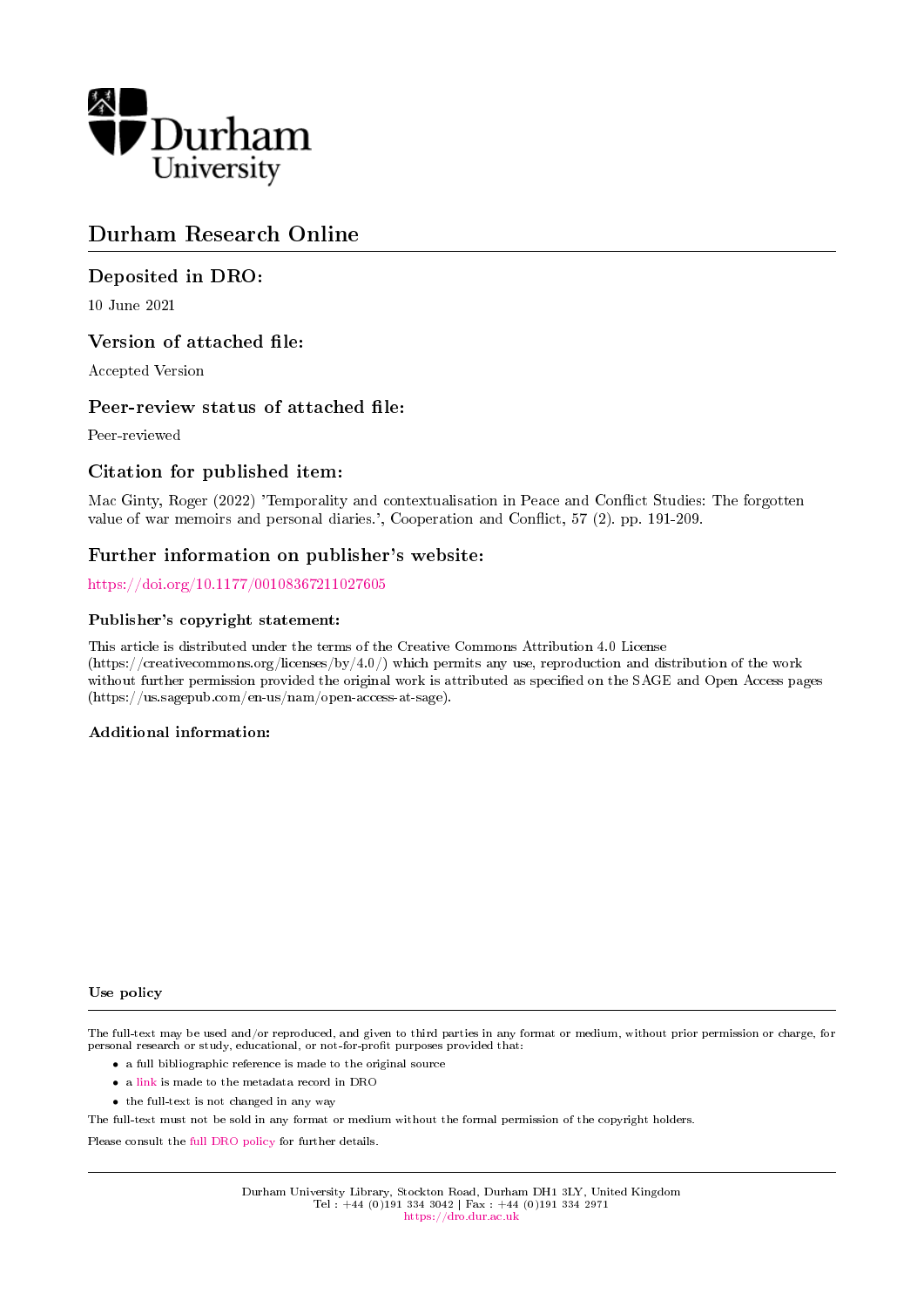**Temporality and contextualisation in Peace and Conflict Studies: The forgotten value of war memoirs and personal diaries.** 

# **Roger Mac Ginty, Durham University**

# **Introduction**

How many articles and student essays have we read that begin with the words, 'Since the end of the Cold War …'? Among other things, this points to a decision on behalf of authors to make a temporal distinction between what went before and after the 1989-1991 period. This has important implications for how we contextualise peace and conflict. It is the contention of this article that many conflicts are the product of the longue durée and not solely linked to particular events or easily categorised as belonging to the Cold War or post-Cold War eras. While proximate factors may spark or reinvigorate violent conflict, a range of structural and historical factors (for example, linked with identity or colonialism) will also shape conflict (O'Bannon 2012: 451). Added to this are convincing conceptualisations of conflict that consider them to be complex adaptive systems and thus reject notions of definitive temporal start and end-points (De Coning 2018a). Yet the 'Since the end of the Cold War …' phenomenon persists as a framing device and imposes an artificial time imaginary on much of Peace and Conflict Studies (PCS) and International Relations (IR). This article seeks to engage with the issue of the contextualisation of PCS in particular, and IR more generally. It does so by making the case that we should give serious consideration to the use of historical memoirs and personal accounts in the study of contemporary peace and conflict. At heart, the article is concerned with issues of epistemology and knowledge production. The hoped-for central contribution is to engender discussion on knowledge hierarchies and cognitive biases in our study of peace and conflict. The danger is that history is foreshortened in our analyses and thus our analyses are inaccurate and decontextualized.

The article makes an argument for, and demonstrates the utility of, the micro-sociological and material from the 'past' wars to make claims about temporality and the comtemporary study of peace and conflict. The article intersects with at least two debates in PCS, and IR more generally. The first of these debates relates to the most appropriate level of analysis and a growing realisation of the need to adopt multi-scalar lenses in order to capture the complexity and dynamic of conflict (Charbonneau 2012; Stepputat 2018). A growing number of studies have recognised the everyday (Berents 2015), the individual, and the small group as appropriate levels of analysis and have recognised the value of capturing the microdynamics of peace and conflict in order to glean wider lessons (Justino, Brück, and Verwimp 2013). Relatedly, a number of studies have recognised how conflicts constitute multi-level and interconnected systems. This systems thinking, most notably work by Cedric de Coning on complex adaptive systems and conflict, has been anxious to see conflicts as multi-scalar, connected, and with adaptive capacities (de Coning 2016; de Coning 2018a, 2018b). It invites us to think about how micro-sociological events, such as those captured in wartime memoirs and personal diaries, connect with, and co-constitute, wider systems. This 'fit' issue, or how micro-sociological perspectives can be seen alongside other levels of analysis, is crucial. It allows us to conceive of peace and conflict in a holistic manner, and to question categories, binaries, and exclusions that attend out studies.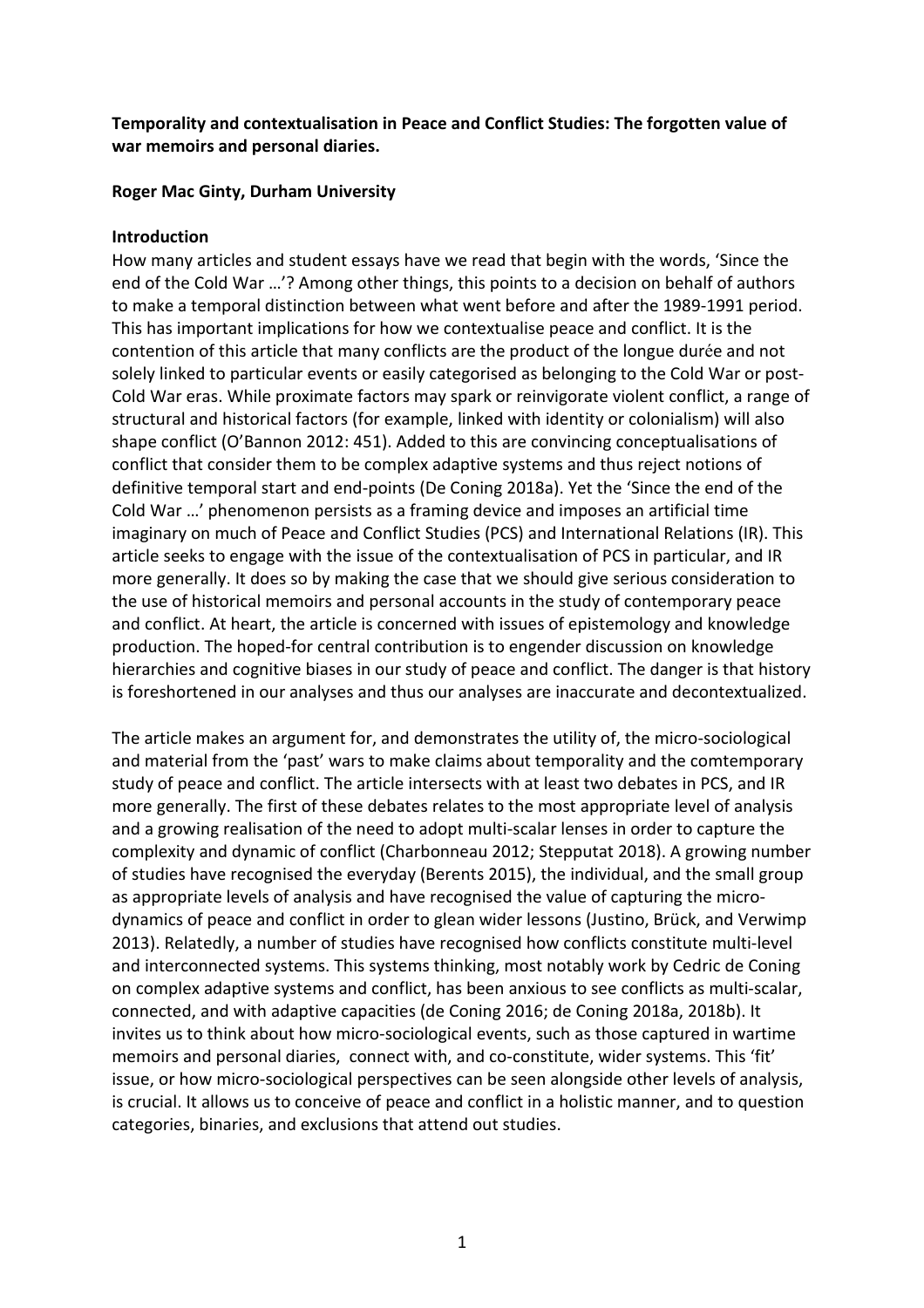A second set of debates relate to temporality and the study of peace and conflict, and IR more generally. As Hom notes, 'temporal phenomenon lurk in almost every corner of global politics' (Hom 2018: 330), while Mcintosh calls for 'more fully temporalizing IR theory' in order to emphasise the inter-subjective nature of politics (McIntosh 2015: 469). For Hutchings, uncritical treatments of power, and its assumptions of 'singular, progressive temporality' will 'reproduce and confirm the hegemonic pattern of international power' (Hutchings 2007: 72). Recent debates have sought to further unpack issues connected with memory and reporting (Selimovic 2020), and the construction of time in relation to events, crises, dealing with the past or institutional agendas. Holden notes how powerful institutions create 'timescapes' that can be imposed on others (Holden 2016: 409). Relevant to this article is how the World Wars have been constructed and reconstructed as segments of history that are far-removed from contemporary conflicts. It is noticeable, for example, how rare it is for contemporary PCS literature to refer to the World Wars. Perhaps the notion of 'new wars' has patterned much thinking on how conflicts during and after the Cold War differed qualitatively and thus do little to inform one another (Kaldor 2012; Münkler 2005). There are, of course, exceptions to this (for example, Väyrynen 2019), with Kalyvas' seminal *The logic of violence in civil war* making extensive use of memoirs and showing how they could be woven into a wider text and used for theory-building (Kalyvas 2006). In the main, however, literature on and from the World Wars, and indeed Korea, Vietnam, Iran-Iraq and many other major wars, seems unconnected with contemporary studies of peace and conflict.

In terms of structure, the article proceeds by discussing the extent to which recentism, or a disproportionate focus on the present and recent past, is an issue in PCS. The section does not see the phenomenon as axiomatically pejorative. Academic disciplines are iterative (Harwood 2009: 502) and (in an optimum scenario) constantly updated, and so a recent focus does not automatically translate into discounting the past. Context is important though, and thus a complementarity of methodologies can help contextualise studies. In its next section, the article assesses the methodological usefulness of wartime personal diaries and memoirs for the study of contemporary conflict. These sources are not without their drawbacks, but they have value in connecting with some of the trends contemporary PCS such as a focus on the local and micro-dynamics. In its third substantive section, the article draws on these sources to illustrate how personal diaries and memoirs from WWI and WWII can shed light on three issues that are the subject of considerable contemporary academic research and practitioner work: gender, the blurring of distinctions between civilians and combatants, and micro-political economies. The issues are illustrative and it is possible to identify many other salient issues from wartime memoirs and diaries.

### **Recentism and its perils**

This section examines the extent to which recentism (or a privileging of the recent over a more historical view) is prevalent, and indeed problematic, in PCS, and IR. Other disciplines have been more concerned with the issue. Sluyter identifies a 'temporal parochialism' or a focus on recent time periods in the leading journal in Geography (Sluyter 2010: 6). This involved a content analysis of articles and an examination of the extent any used data from the pre-1800 period. For Sluyter, 'recentism diminishes understandings of those and other long-term historical processes that still so profoundly impact the present' (Sluyter 2010: 10). For Jones, 'while contemporary human geography has experienced a welcomed explosion in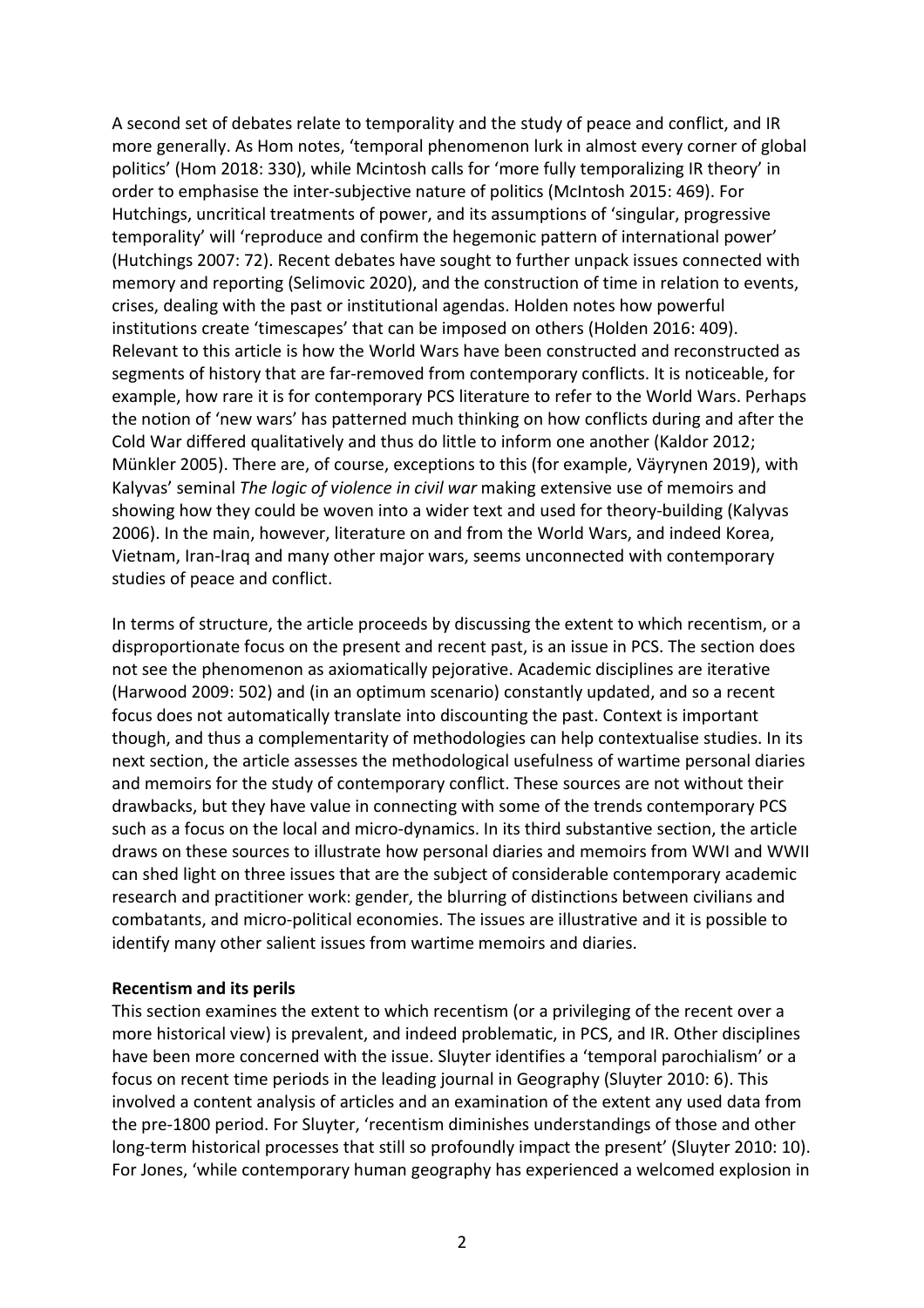terms of its thematic breadth … it has also suffered from a considerable narrowing of time periods that inform its empirical and conceptual studies' (Jones 2016: 288). Archaeologist Michael E Smith noted how scholars of modern urbanism tended to ignore data from ancient cities or 'the 96% of urban history prior to the Industrial Revolution' (Smith 2009: 115). A further study of publications from the Conference of Latin American Geography indicated that the trend towards recentism was declining, possibly because Regional Studies scholars recognised the importance of the long-term lenses and were convinced of the merits of the cultural turn in the social sciences (Sluyter and Spencer 2019: 31).

Explicit studies of recentism in PCS are rare. Certainly there have been a growing number of bibliometric studies, particularly in relation to the gender of authors and those cited (Maliniak, Powers, and Walter 2013; Zigerell 2015). These have occurred within a wider context of discussions on the positionality of the discipline and its biases (most notably Howell and Richter-Montpetit 2020; Wæver and Buzan 2020). There has also been network analysis to illustrate a clustering of citation networks (Maliniak et al. 2018) and state-of-thediscipline work that illustrates the siloed nature of many studies and how the study of peace and violent conflict are often separate (Gledhill and Bright 2019). One bibliometric study did include the date of citations in a PCS journal (*African Journal of Conflict Resolution*) and found that 34.9% of material cited was less than 5 years old, and the total number of articles below 10 years was 59.6% - in the 2004-2011 period (Okere and Fasae 2012).

Aside from bibliometric studies, it is possible to identify significant amounts of what might be termed 'post-ism' or the framing of studies so that they focus on events after a certain date. The *Journal of Intervention and Statebuilding*, for example, has had special issues on post-conflict security sector reform, post-interventionary spaces, and post-conflict spaces (along with special issues entitled 'Rwanda 20 years after' and 'Intervention and Statebuilding 10 years on') whose temporal delimitation is the in recent past (Ansorg and Gordon 2019; Bell and Evans 2010; Bergamaschi et al. 2014; Heathershaw and Lambach 2008; Hehir 2009). The advantage of such an approach is clarity of timelines, but there is a sense of defining an era in terms of what it is not rather than what it is. Few article titles give the impression of a long-term historical gaze. In terms of a mainly quantitative journal, the *Journal of Peace Research* has published 29 Special Data Features between January 2015 and June 2020. These Special Data Features introduce datasets that other researchers can then access. Of these datasets, 15 contain data exclusively from 1989 onwards, with only three containing data from the eighteenth and nineteenth centuries. There are, of course, legitimate reasons for this focus on the recent past. Data from earlier periods might not be available or be judged unreliable. It may also be that authors calculate that earlier contexts are so different that they would tell us little about the more contemporary era. Certainly many of the aspects of the strategic and political landscape were very different after the end of the Cold War. It could also be the case that epistemic cultures develop within particular schools or methodological approaches and so a focus on the present and the future becomes normalised. Thus, for Goertz, the rational actor school, and formal and empirical research in IR, emphasise the present and future (Goertz 1994: 171).

The intention in this article is not to automatically cast recentism in a pejorative light. Nor is it to say that recentism is endemic. Genocide studies, for example, has been adept at seeing the long lead time for violent 'incidents' (Straus 2015). The article has no intention of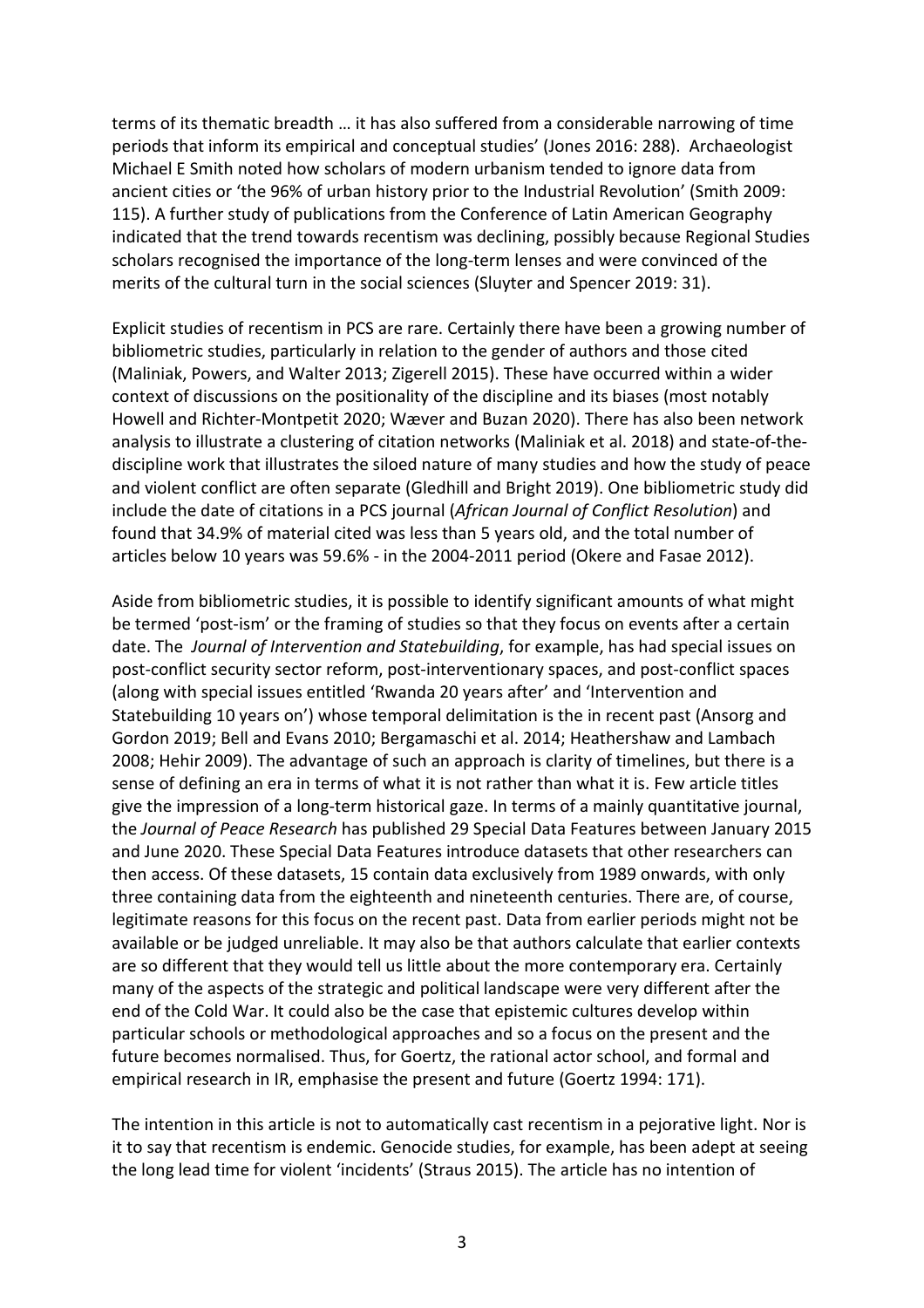erecting a straw man or woman. A focus on the recent is understandable in that many studies wish to be relevant and possibly useful to practitioners and policy-makers (Edmunds, Gaskarth, and Porter 2014: 506). This trend has been reinforced by what might be described as 'project work' or studies that arise from funded projects that had to match research council priorities in order to gain funding. Research councils often follow governmentmandated and value-for-money agendas and so may be steered towards assisting contemporary needs rather than more historical, blue-skies, or theory-driven research (IPS National Academic Council 2014; McHardy and Allan 2000). As one observer noted, 'Inundated with proposals, agencies tend to favour worthy but incremental research over risky but potentially transformative work' (Editors 2011: 10). Researchers thus often find themselves implicated in complex political economies in which time is taken up with fitting research agendas into grant schemes that are policy-oriented and therefore focused on the future or recent past.

It is also worth noting that studies need limitations, including a date range, so as to make them comprehensible. Explaining complex social processes might require inserting artificial temporal cut-off points such as a change in government or the signing of a peace accord. Decisions to choose one cut-off point rather than another are not always well-explained. Instead we have the phenomenon of many studies beginning in 1989 or 1991 and paying little attention to what went before.

An important argument in favour of recentism, particularly in terms of citation bias, comes from the iterative nature of academic study. New research, perspectives and interpretations mean that literature is constantly updated. In an optimal scenario, recently published material is aware of already published material and builds it into its analysis. Thus academic research would be a historically-aware palimpsest. The recent citation dates in the bibliographies of published works may be of no concern if those works were cognisant of contextual issues and built that into its analysis.

This sanguine attitude to recentism, however, needs to be leavened by some explication of the possible perils of recentism. A focus on the recent past pre-disposes observers to seeing the exceptionalism of the present and recent times. In a broader historical perspective, the recent may not seem so exceptional (Hjorth 2014: 181). Recentism also risks separating events from structural factors. Large parts of the evidential trail might be missed, especially factors that might be inter-generational or embedded in a culture, such as caste or class. As Gat argues, pre-modern identity features, such as religion, have a long historical reach, often regenerating but retaining ancient elements (Gat 2013: 9). A bias towards events rather than processes also precludes a full power analysis and a focus on those types of power that are subtle, layered, and might persist through shocks. Studies with linear conceptualisations of time, and definitive endpoints, overlook the systemic nature of peace and conflict and how a series of interlocking and co-constitutive processes combine to create and re-create assemblages of power, tension and order (Mac Ginty 2019a). Moreover, the political economies (and vanities) of academia may encourage us to place the pro-nouns 'new' or 'neo' in front of phenomenon that are actually established. They may, however, be new to the scholars in question.

### **The case for memoirs and diaries**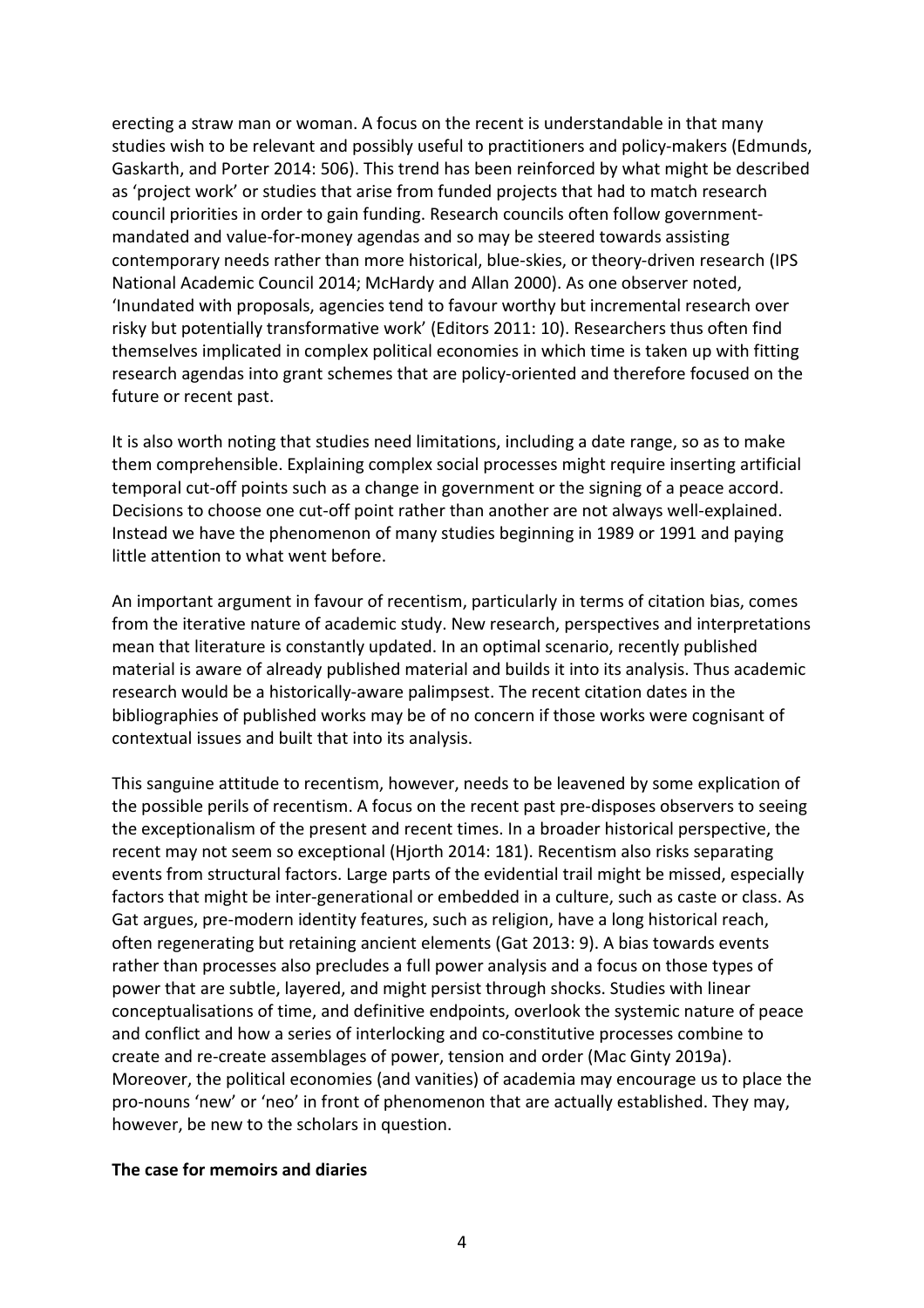Having discussed recentism, or the privileging of relatively recent time-frames and materials that have been published in the recent past, this article moves on to make a case for the use of military memoirs and personal diaries as a resource for PCS research. The particular focus of this article is on memoirs and personal diaries from the WWI and WWII era and how they might be able to inform contemporary PCS. While contextual factors may have changed, many of the experiences – fear, displacement, bereavement, dispossession – remain similar.

Personal documents (diaries, journals, letters and memoirs) have been a staple of many disciplines, and there is extensive methodological consideration of their utility (Yuval N. Harari 2005). Such documents do not exist on their own. Often they conform to, or are suppressed by, 'official narrative frameworks' (Maynes 2011: 65). Sometimes memoirs and diaries, especially those from subaltern sources, might be considered 'subjugated knowledges' (Foucault 1980: 82), or types of knowledge that are somehow 'illegitimate, disqualified, buried' (Léger 2001: 82), or occupying a subordinate position on a knowledge hierarchy. The advantage of personal documents is that they 'provide subjective comments on events, interpret experiences, preserve facts and express feelings according to some personal sense of what is meaningful …' (Clifford 1978: 186). While this article is particularly concerned with contextualising PCS, it is worth noting that personal documents themselves are from a moment in time and perspective. Diary keeping is probably not as prevalent as in earlier eras yet there are now multiple digital methods of record-keeping, with military blogs providing particularly good insights into the experiences of serving soldiers (Chouliaraki 2014; Peebles 2011). Moreover, in terms of the context of particular forms of documentation, the war poetry that emerged from WWI reflected types of privilege embedded within class and culture.

Memoirs have been used in the study of IR, diplomacy, and leadership especially in the form of 'great men' (and increasingly great women) memoirs and diaries (Harari 2005). Strategic studies has also benefited from personal accounts of senior military figures (Alanbrooke 2001; Haig 2005). The study of 'terrorism' and radicalisation has also been enhanced by memoirs (Nawaz 2016). The rationale for using these sources, in many cases, is that the individuals concerned are hard-to-access (Acharya and Muldoon 2017; Hamdar 2014). There have also been a number of very useful collations of wartime letters, diaries and oral histories although such volumes have not been directly related to PCS and its academic debates (see, for example, Aleksievich 2018; Kempowski 2020; Neitzel 2012). The absence of military memoirs and personal diaries, especially those by rank-and-file combatants, from PCS is somewhat incongruent with the increased interest in the experiential, the everyday, and the local. Recent studies, especially feminist studies, have emphasised how peace and conflict are lived and embodied experiences (Partis-Jennings 2017, 2019), and point to the need for detailed, sometimes ethnographic, studies that seek to understand living conditions and experiences in war-affected societies (Millar 2018). Life histories and oral testimonies have been used in relation to war-affected societies (Ssali and Theobald 2016), but the explicit use of military memoirs and wartime personal diaries has been rare in PCS.

The advantages of fieldwork and seeking the authentic voices of individuals and communities affected by conflict are well-advertised (Millar 2020). Fieldwork is not without its ethical and practical problems, however. Among these are the possibilities that fieldwork might be intrusive, extractive and re-traumatising. There have been calls for a rebalancing of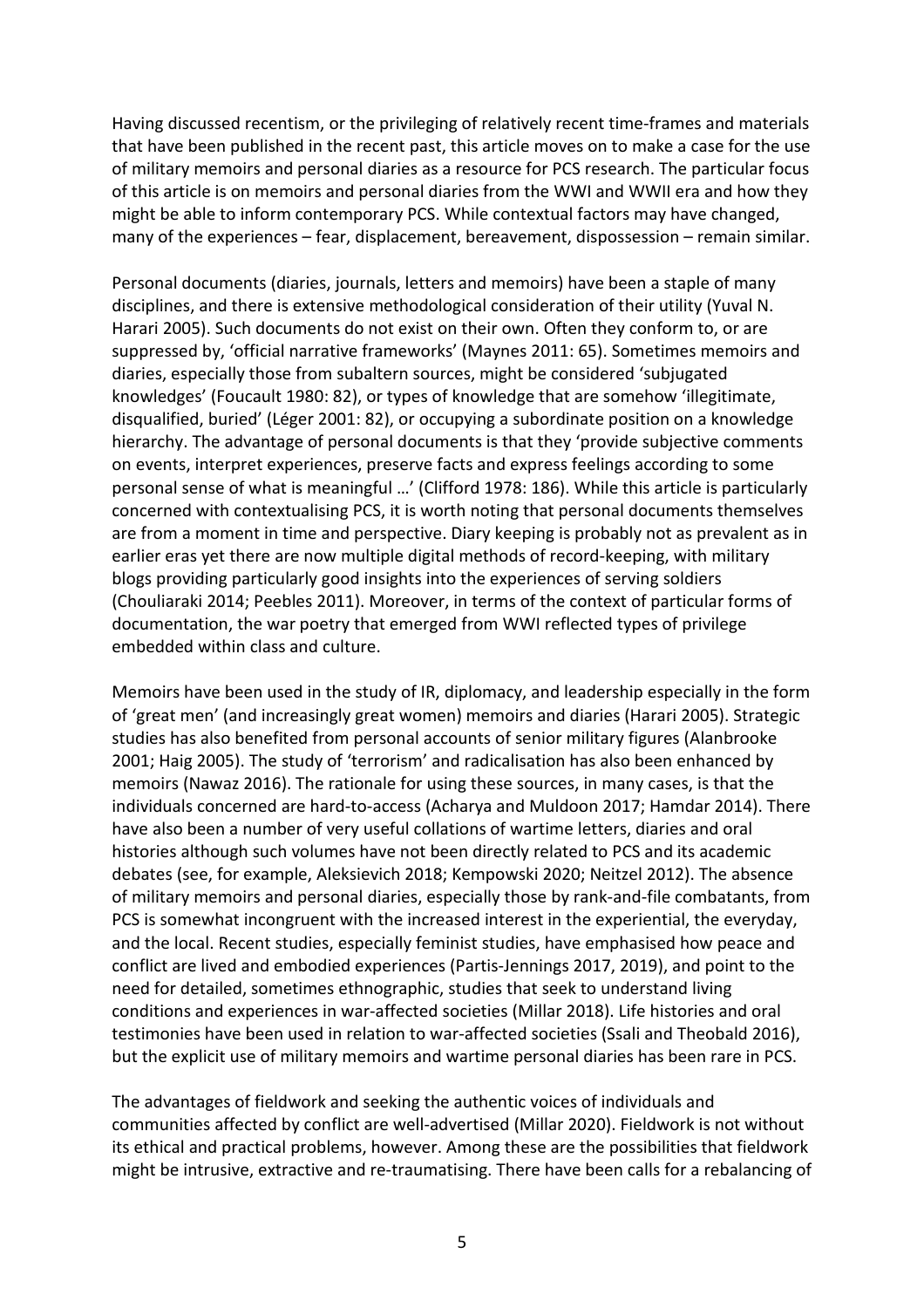the power relationships between researchers in the global north and those in conflictaffected areas (usually in the global south) but the political economies associated with academia and publishing seem unlikely to change significantly (Nilsen 2016; Walsh, Brugha, and Byrne 2016). There has also been concern at over research (Kelly 2020). In addition, there are also problems of access for researchers to conflict zones and authoritarian states. These problems, compounded by COVID-19, have not gone unnoticed by university ethics committees with the result that the space for fieldwork might be diminishing (Perera 2017). This places an onus on researchers to consider supplementary data sources, such as military memoirs and personal diaries. At a minimum, archival and documentary sources can help contextualise fieldwork and crucially, allow us to historicise conflicts that may be longstanding.

A number of factors recommend memoirs and personal diaries as a research resource. Firstly, they have a first-hand immediacy as the authors were present during, and often contributing to or participating in, the events described. This particularly relates to contemporaneous diaries, but also memoirs written soon after the events described. As one soldier put it, 'No words, however set together, can convey even a minute concept of the searing mental and physical impact of the shambles of infantry action unless one has personally experienced it' (White 2004: xx).

Secondly, memoirs and diaries are epistemologically valuable in that they are often from individual or subaltern voices that go unheard or are aggregated with other voices. Thus a memoir offers an individualised account of an event that may be described elsewhere in generalised terms. Rather than being contextualised in terms of geo-strategy or national political machinations, the context is often hyper-local in the sense of an immediate group of comrades, or commentary on the quality of makeshift sleeping arrangements. A careful review of multiple memoirs is able to identify a consistency of themes (see, for example, Reader 1988). Indeed a review of sources from enemies on the same battlefront allows cross-referencing and the identification of the same phenomenon, for example, the same extreme weather affecting trench life (Barthas 2014, 143–44; Jünger 2004, 57).

Thirdly, memoirs and diaries may be in a vernacular and have a textural richness that other sources may not have. Diaries in particular are unlikely to have an affected tone and, as one diarist commented, were written 'with no thought of presentation in book form' (Fleming 2003: v). Another WWII veteran noted how his memoir, written immediately after his release as a Prisoner of War, lacked 'hindsight, maturity or sophistication'(Kee 1989: 7). From the perspective of the researcher, this unmediated rawness might be an advantage. One of the surprising aspects of a number of diaries are the extent to which they deviate from official narratives. For example, some texts are subversive in their criticism of military and political leaders and are able to puncture the myth of a united nation or war effort (on the 'blitz spirit' see Render and Tootal 2016: 30).

Fourthly, since these sources are not prompted by academic inquiry (for example, research interview questions) then they do not take the fortm of answers to questions. But they have the benefit of raising undirected points and thus bringing research in potentially new directions. As one historian noted in frustration, 'Most of these texts would seem to be interested in all the wrong issues' (Harari 2007: 307). Nor do they afford the opportunity for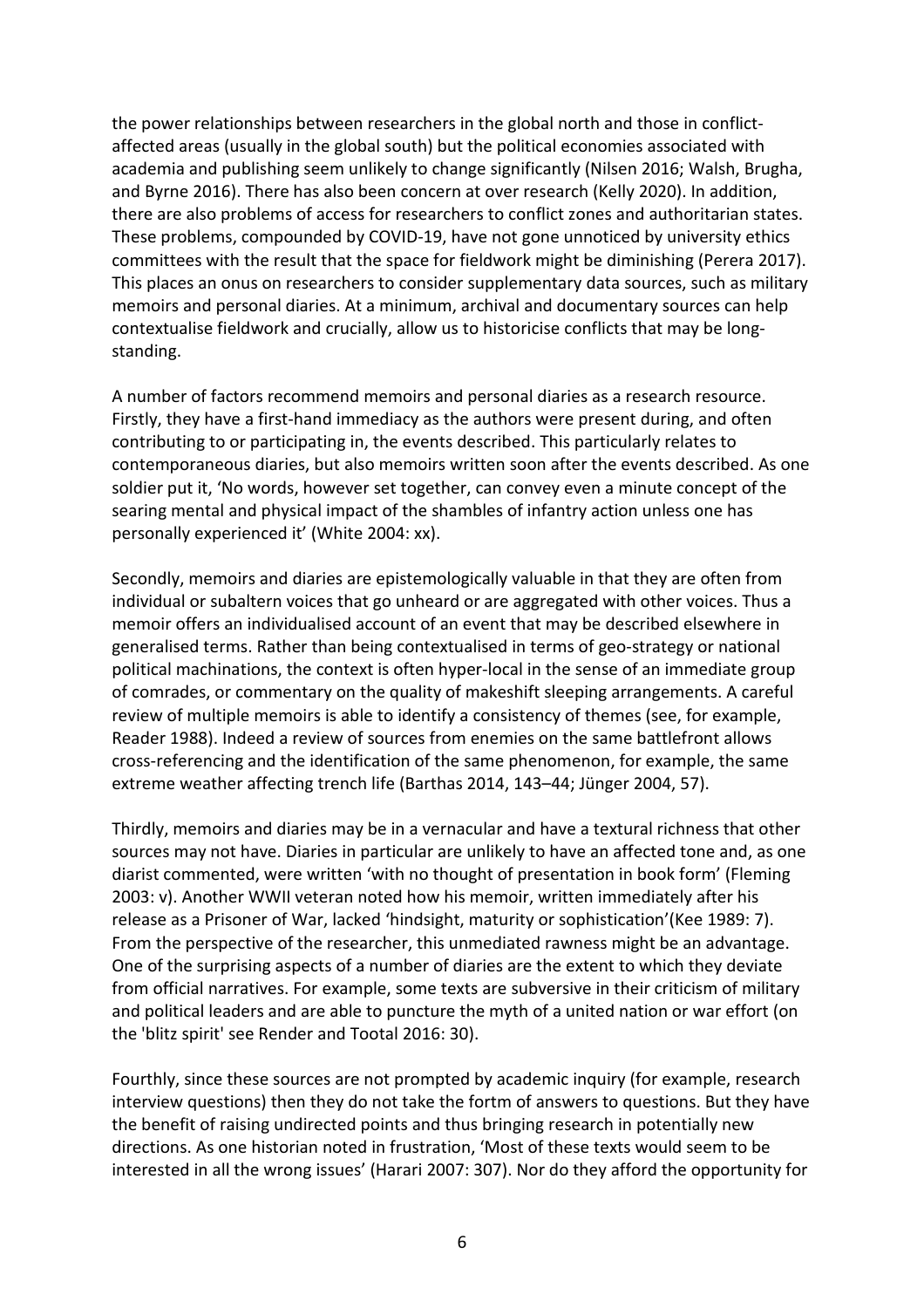follow-up questions. Yet it is the record of the 'ordinariness' (Swaab 2007: xi) that offers particular value, especially to those interested in the sociology of peace and conflict and the minutiae that constitute it. As Strachan notes, diary entries often capture 'the minor horrors of war' such as 'flea bites, sore teeth, malaria, headaches and simple exhaustion' (Strachan in Swaab 2007: ix).

Fifthly, memoirs and personal diaries offer the possibility of personal, intimate and sociological details that are difficult to access through other sources. Potentially, diaries and memoirs these sources may include a description of an event, explanation of the thought processes leading up to it, and a reflection after the event. In some cases, diaries are annotated afterwards, sometimes decades afterwards, and so there may be intergenerational reflection and reflexivity (for example, Palmer 2002). These sources may reveal a vulnerability and doubt that it may be difficult for interviewees to display in person (Väyrynen 2019: 155). Face-to-face research often requires the patient building of relationships and trust (Celestina 2018). With some memoirs and personal diaries, the affective and emotional dimension is more easily reached, especially as some were not written for publication.

It should be noted that there is great variation in the style and quality of war memoirs and personal diaries. Some are self-published (for example, Hartinger 2019) and can deviate in style and content from what a professional editor may recommend. Some are published by small specialist presses, and some (particularly relating to recent wars in Afghanistan and Iraq and against Islamic State) seem marketed in a sensational way (Woodward and Jenkings 2016). In a few cases, the authors of war memoirs went on to become prominent authors, poets and literary critics (Jünger 2019; Lewis 1978; MacDonald Fraser 2000; Macgill 2000). It is also worth noting that a number of the memoirs, particularly those published or reprised many years later do contain some historiographical refection. In many cases, family members edited the diaries and memoirs of an elderly or deceased relative (for example, Hartinger 2019) and there is the possibility that they have imposed more contemporary cultural and social mores on the work that they found (Niemann 2015). One author, whose text is an uncompromising account of WWII on the Eastern Front, asked readers 'for fairness in that those who judge me do not do so from under that banner of "political correctness"' (Maeger 2019: xiii-xiv).

Aside from the above discussed advantages of memoirs and personal diaries as a research resource for PCS, this article has set itself an additional task: can memoirs and personal diaries from WWI and WWII give insights into contemporary conflicts? At first glance, the differences between contexts and experiences are quite profound. The trench warfare of the World Wars, and the fixed battles between organised armies, seem far-removed from wars of drones and artificial intelligence. Yet, on a second glance there are significant similarities between the World Wars and contemporary warfare, including the mobilisation of support bases, informational wars, large-scale displacement, the trialling and use of new technologies, the challenges of reconstruction, the use of children, and the gendered nature of conflict. At the level of the individual, the similarities between contemporary and historical experiences of conflict and peacemaking efforts are stark: survival, separation from family, the need to fulfil basic needs, and hope for the future. At this level, it is worth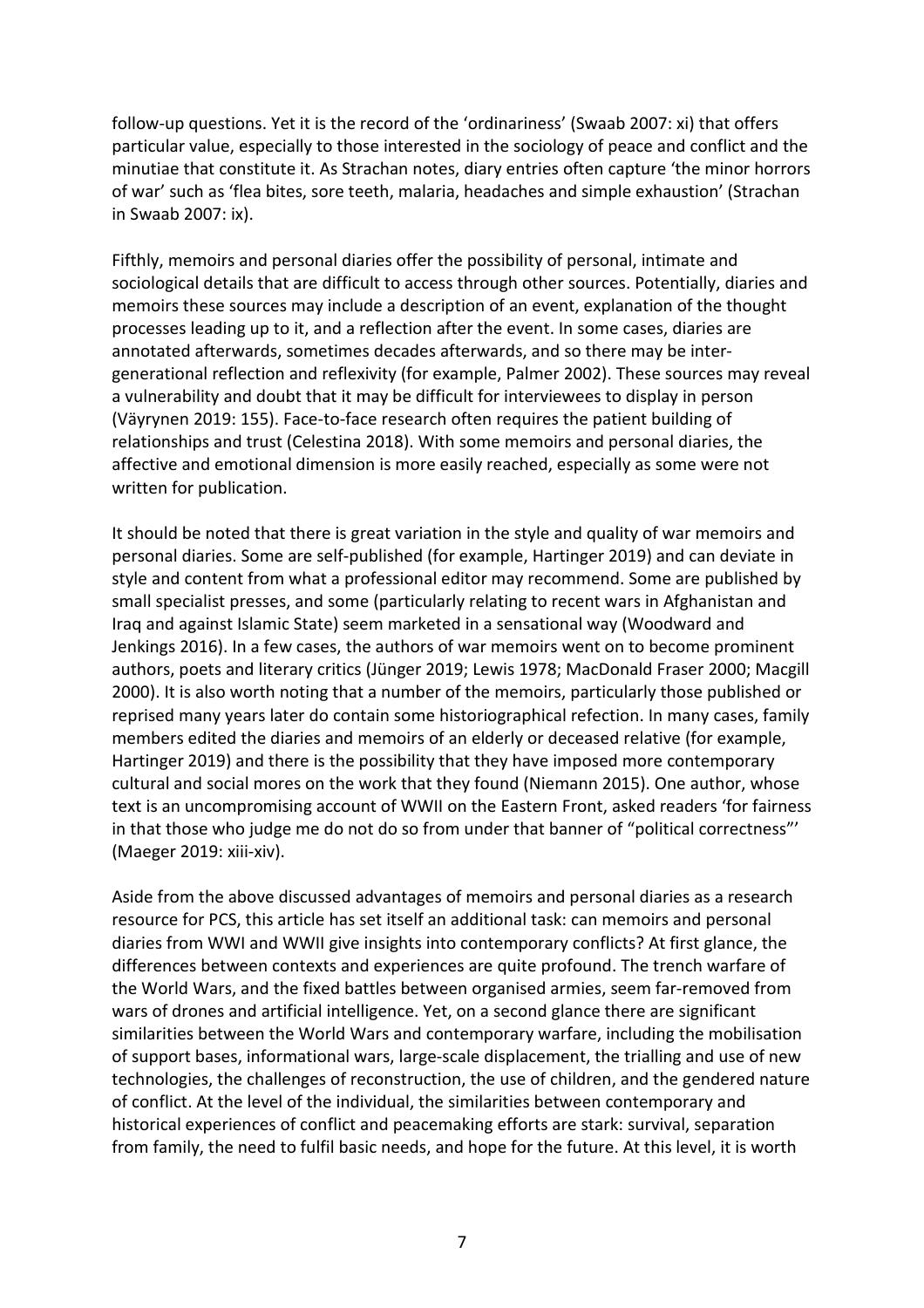asking if the experiences of a WWII soldier and a modern day Houthi militia member cowering in a foxhole are very much different.

Take, for example, the seemingly trivial case of soldiers adopting a dog during their wartime campaigns. WWI and WWII memoirs contain many such examples and show intimacy and tenderness in the midst of war that help leaven, contextualise, and humanise subjects that are often involved in considerable violence. Thus, for example, a WWII German tank commander noted of his adopted dog, 'He accompanied me everywhere and placed his head on my feet at night' (Cariius 1992, loc. 1784). If we fast forward over fifty years to post-Taliban Afghanistan, then war memoirs reveal US troops adopting a puppy, '… the little dog raised morale … Ares lived in the tent with the team leaders, and we treated him like he was our child' (Kasabian 2018, quote from https://www.tckpublishing.com/war-memoirveteran-afghanistan/). A US soldier blogging from Iraq referred to his unit's temporary canine companion as 'a return to the ordinary' (Gallagher 2008, 16 May). These examples, and many others like them, show micro-sociological similarities across time. Their human, indeed humane, quality contrasts with the military campaigns the protagonists were involved in, and prompts arresting questions of how such banality first within wider political and military schemes.

The advantages of using memoirs and personal diaries as a research resource should be leavened with caveats, although many of these caveats also apply to many other research methodologies. Firstly, wartime is rarely an optimal time for diary-keeping and so diary entries are often hurried, occasional and subject to interruption (owing to injury or leave) or an abrupt end (owing to death or capture) (May 2015). Indeed, diary-keeping was 'strictly forbidden' (Rehfeldt 2019: iv) in most militaries. Secondly, memoirs may suffer from memory issues. Some memoirs may be written decades after the events described. As MacDonald Fraser, who served in WWII, observed:

Looking back over sixty-odd years, life is like a piece of string with knots in it, the knots being those moments that live in the mind forever, and the intervals being hazy, half-recalled times when I have a fair idea of what was happening, in a general way, but cannot be sure of dates or places or even the exact order in which events took place. (MacDonald Fraser 2000: xiv)

Another former soldier noted how 'some recollections are retained in vivid Technicolour detail, as if they only happened yesterday, others are masked by obscurity and I only have a vague sense of the time and space in which they occurred' (Render and Tootal 2016: 6)

Thirdly, many diaries and memoirs may suffer from self-censorship (Hampson 2001: viii). This is especially the case in relation to gratuitous instances of violence. It is a challenge to credulity that many WWII German memoirs and diaries make no mention of the treatment of Jews (Hartinger 2019; Koschorrele 2011) or express surprise at discovering the Holocaust after the end of the war (Bottinger 2012: loc. 1502). John Stieber, observed, 'I must say in all honesty that I never experienced any lack of discipline in any German unit or any individual soldier during all my time on the Russian Front. No prisoners were shot, there were no reprisals and I never heard of anybody who had been raped' (Stieber 2016: 111). Indeed the 1941 Nazi 'Commissar Order' mandated the compulsory execution of captured commissars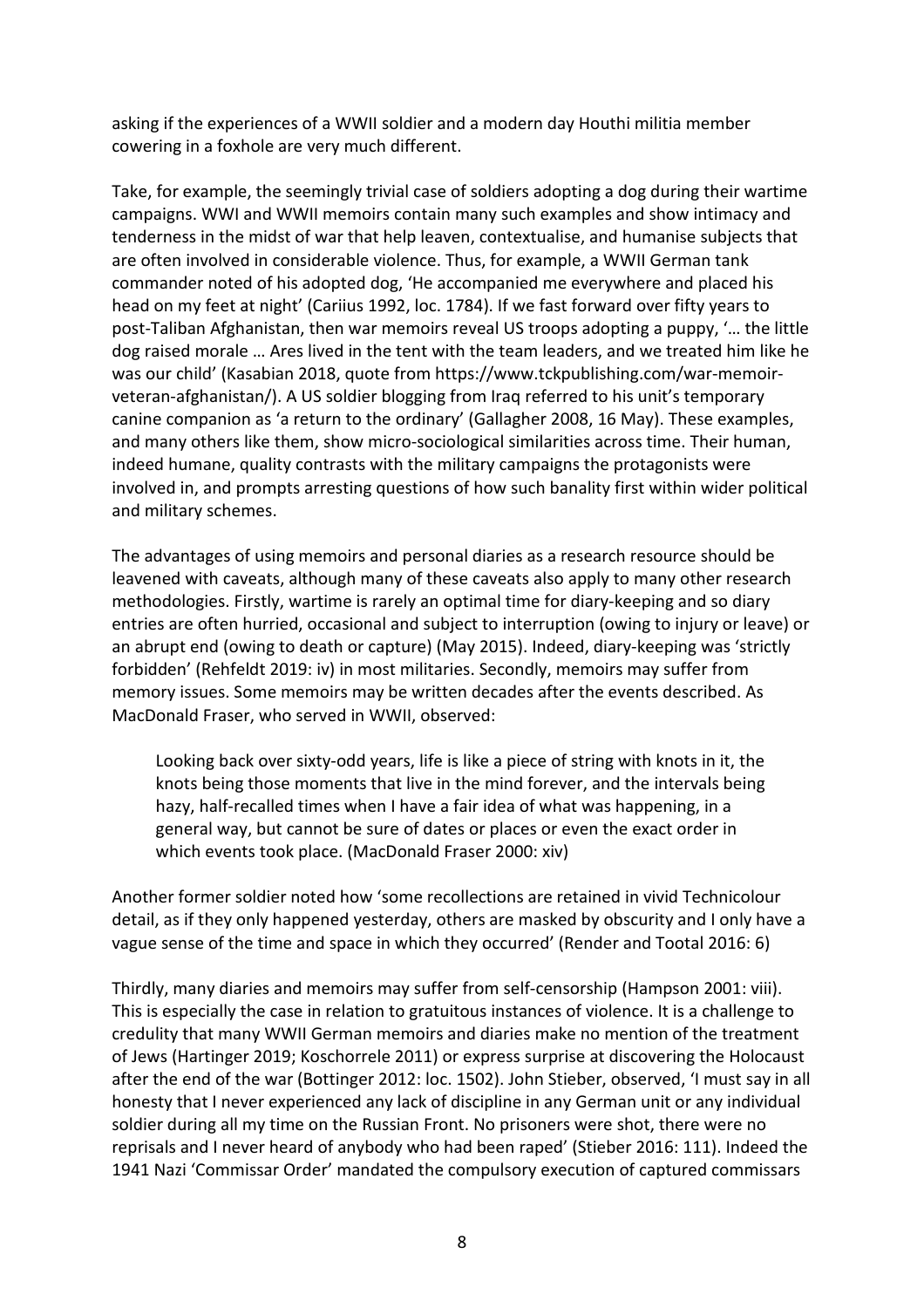from the Soviet military (Burds 2018). Against this though, a few memoirs are open about the murder of Jews and partisans, and the policy of not taking prisoners. Hans Roth recalls entering a town in Ukraine following a battle with Soviet forces: 'Meanwhile, a few comrades have pulled the remaining *Rotarmisten* [Red Army soldiers] and Jews from their hiding places. A solo gun performance echoed across the square …' (Alexander and Kunze 2010: loc. 329). In general, however, it is prudent to be alert to *post hoc* rationalisations and self-censorship in memoirs.

Fourthly, there is a distinct ethnocentrism in available sources with a bias towards Atlanticist sources. This reflects a wider 'whitewashing' of the World Wars where the contribution of non-white troops is under-played (D'Costa 2014). Fifthly, since World War armed forces were overwhelmingly male, military memoirs and combatant diaries tend to reflect the male experience. There are, however, excellent memoirs, diaries and collections of letters from female service personnel (Brittain 2014; Ranfurly 2018) and civilians (Bielenberg 1984; Origo 1985). These in particular are able to give a picture of war beyond battlefields and military organisations, and convey the political economies of warfare. An exception to the non-martial aspect of many female memoirs is the marvellous *The unwomanly face of war: An oral history of women in World War II* (Aleksievich 2018).

Fifthly, it is worth questioning the motivations behind memoir writing. In many cases, the motivations may be personal and cathartic. But there could be political motivations as well. In some cases, those on the losing side sought to re-write history. For example, it is noticeable that a number of post-WWII German moemoirists sought to emphasise the pre-Nazi martial tradition abd cast their own role in the war as part of an honourable military tradition. In some cases, their former Allied adversaries abetted them in this endeavour. The foreword of German fighter ace Adolf Galland's memoir, for example, is written by Douglas Bader, a famed British airforce pilot. Narratives like that promoted by Galland risk depoliticising, absolving and making all sides equivalent. As Galland noted in at a public reunion event in the US, 'We didn't start a war. As always, the political leaders and politicians start wars, not the military. We just did our duty as you did your duty on your side' (Harris 1984).

Finally, some war memoirs have attracted controversy following accusations that they have been faked or embellished (Garrity 2010; Kirsch 2014).

It is worth noting that all research methodologies and sources are deserving of critical scrutiny and that researchers must make judgements on the authenticity of data, the agency of the researched to subvert research processes, and ethical and practical implications of the research. Moreover, it seems prudent that we see data sources as complementary rather than singular.

### **Demonstrating the utility of memoirs and diaries**

Having made the case for consideration of military memoirs and personal diaries as a research resource for contemporary PCS, the task now is to demonstrate their utility. This section seeks to demonstrate how such sources help shed light on three issue areas: gender, the blurring of distinctions between combatants/non-combatants, and micro-political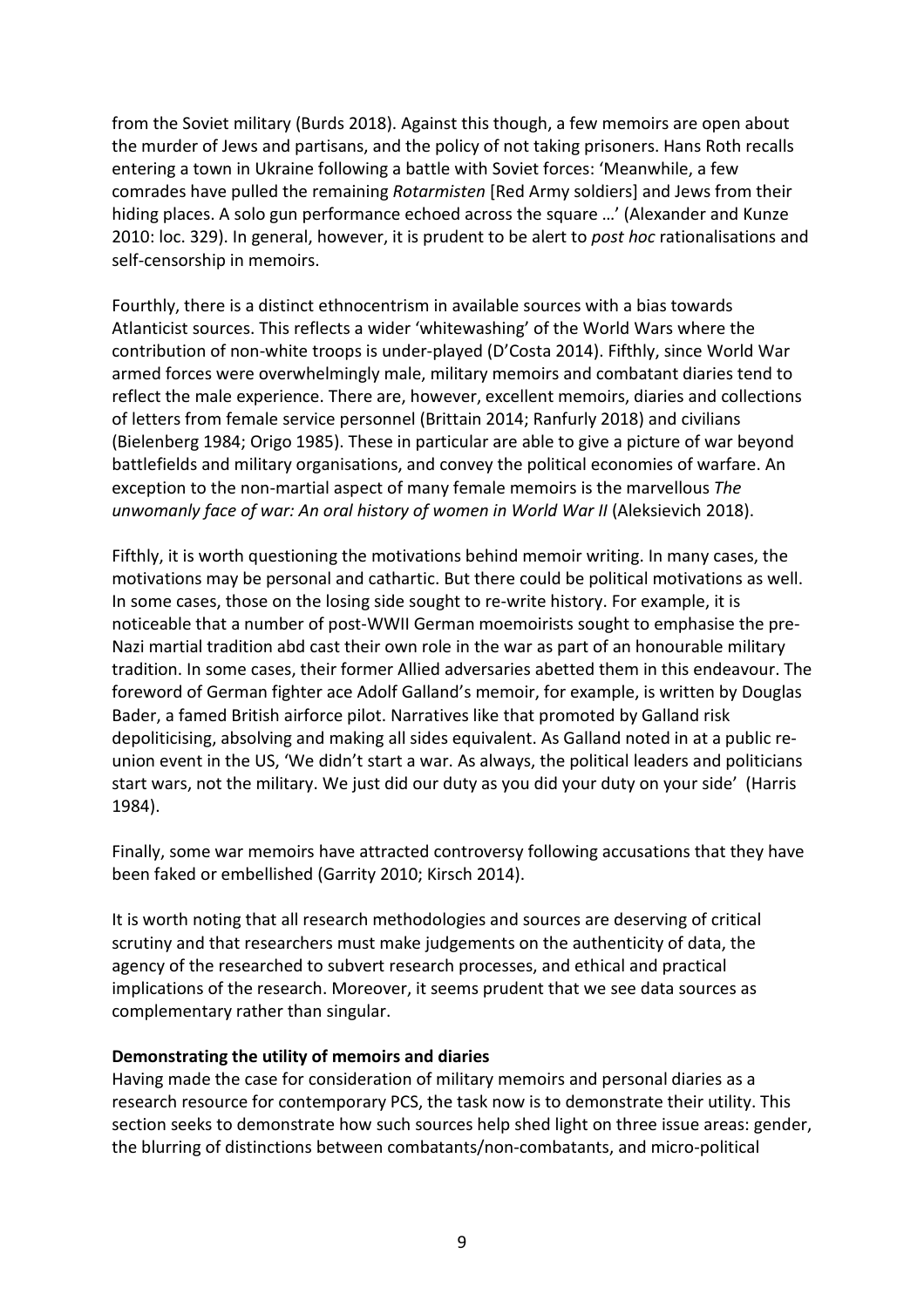economies. The section uses historical and more contemporary examples to show the continuities of experience across time, and indeed geography.

In terms of gender, memoirs and diaries usually reflect gender norms of the martial male and the civilian female. Females are often entirely absent from action-oriented memoirs, or appear as family members (usually assuming very traditional roles) or in service roles (for example, as nurses). There are, of course, exceptions to this with one female WWII Soviet soldier recounting how German prisoners were treated, 'We didn't shoot them, that was too easy a death for them; we stuck them with ramrods like pigs, we cut them to pieces. I went to look at it ... I waited! I waited a long time for the moment when their eyes would begin to burst from pain … The pupils ... They burned my mother and little sisters on a bonfire in the middle of our village' (cited in Aleksievich 2018: xxxii). Sexual and Gender-Based Violence is represented, but doubtless under-represented. Few memoirists and diarists recognise their own comrades as perpetrators (Kopelev is an exception on Russian atrocities at the end of WWII (Kopelev 1977: 54 and 539)) but many note horrors inflicted by the enemy (Hartinger 2019: 105). The 'grey zone', so well captured by Primo Levi's reflection on his Holocaust experience, is often left unexplored (Lee 2016).

One issue that shines through is female intersectionality and the multiple roles and identities that females often have to maintain to navigate through difficult situations. There are relatively few references to sex workers (Bottinger 2012: loc. 373). There are, however, numerous references to soldiers having girlfriends or 'fraternising' in occupied territory, sometimes in situations where soldiers are billeted with families (Coutts 1991: 90; Rehfeldt 2019: 147). This raises questions about the power dynamics, and the agency of women in contexts of martial law, armed men and few legal protections. In terms of micro-dynamics, the following excerpt well describes the tactical agency and emotional intelligence required to navigate through socially awkward, and potentially dangerous, circumstances. The excerpt comes from a letter by the mother of a two-year old boy who lived in Guernsey during its occupation by the Germans in WWII:

One day last week when I was rambling in these parts with junior, we looked up from picking wild flowers to behold a German soldier standing a few paces away. Peter, always ready for a new thrill, eagerly rushed into his outstretched arms as though he were a long lost uncle. Imagine my dilemma with or without the possible raised eyebrows in the upper windows along our lane! There was our little renegade fingering the epaulettes and hat displaying the eagle of the Third Reich …The German, with his broad smile revealing gold filled teeth, looked for all the world as though ready to include me in his fond embrace. … With, I thought, an admirable mixture of good nature, firmness and aplomb, I said to Peter John: "Say. Good-Afternoon: which he did. I then said: "Now say Goodbye", which he also did, somewhat reluctantly. This done, the German took the hint, put him gently down and, clicking his hells, Heiled Hitler and departed, seemingly unoffended and quite unabashed.

The slightest sign of encouragement and the German would have accompanied us back home and probably become a frequent visitor: we would then have certainly been branded as fraternizers, if not actual collaborators, which we decidedly are not. `Needless to say, like a dutiful wife, I told my husband of this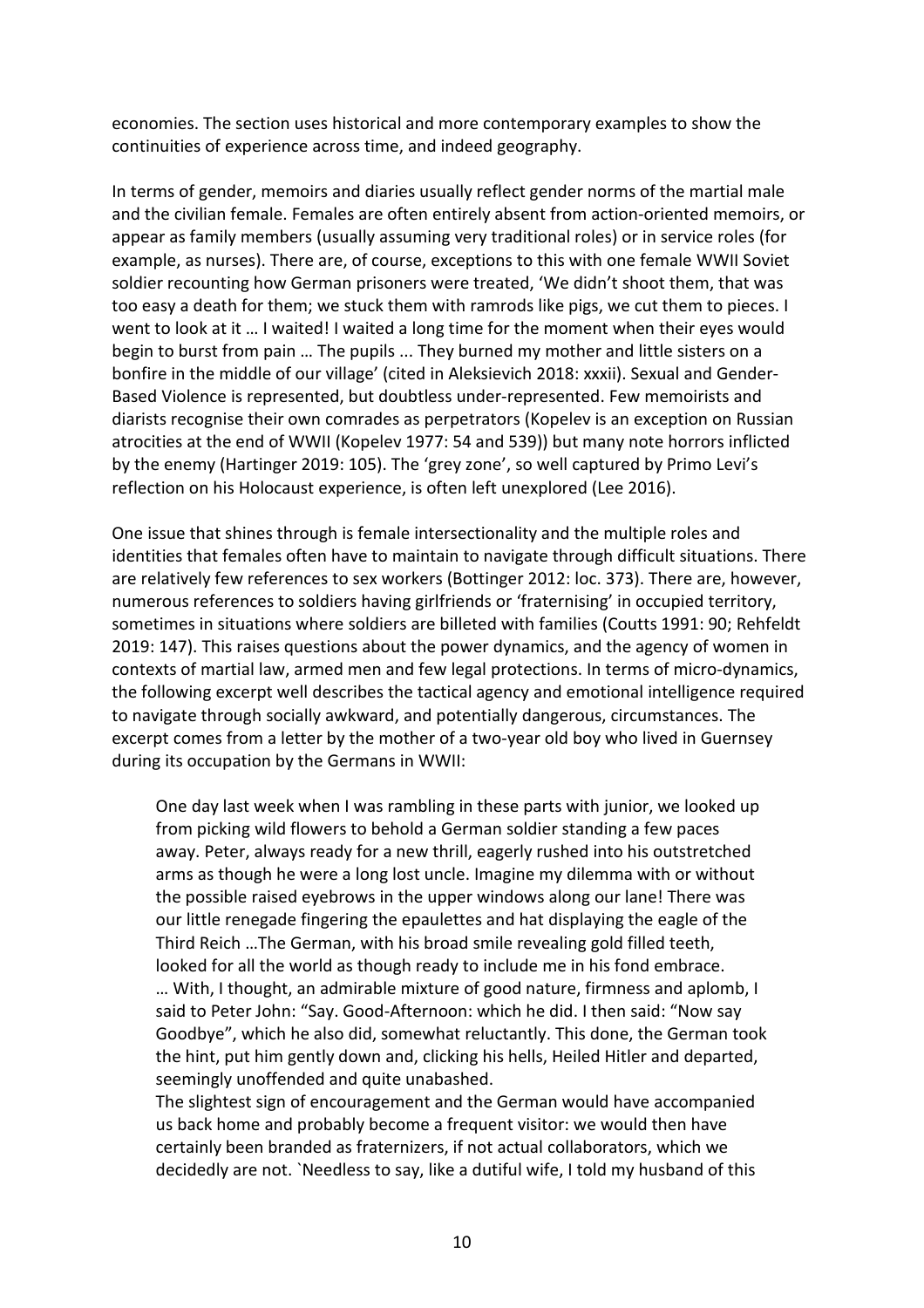encounter. His only comment was: "The poor devil – he is probably missing his own youngsters' (Bachmann 1972).

The excerpt illustrates the insights diaries, memoirs and letters can offer. The first-hand description of a single micro-incident captures embodied intersectionality and the multiple roles that the author must take: mother, wife, and non-threating civilian who, at the same time, is anxious not to be seen as collaborating with the Germans. We see a repertoire of emotional skills and a quick-witted social awareness that was required to navigate through a potentially dangerous context. The excerpt also invites commentary on the power relationships and moral economies in operation during wartime. The deftness and tactical agency required by the female in WWII Guernsey is reflected in modern accounts of conflict. For example, a US veteran from the Iraq war recalls a female interpreter working with the US military: 'When I'd catch her sitting by herself and reading, I'd hit her up for free Arabic lessons. She always happily obliged. We'd talk about politics, Iraqi culture, books and Iraqi customs' (Buzzell 2014) Eventually the interpreter stopped working fort the US military after her sister was murdered. One can imagine very similar thought processes to those in the WWII Guernsey example: a female navigating a militarised, male environment with the possibility of accusations of collaboration ever present.

Moving onto micro-political economies during wartime, military memoirs and personal diaries provide multiple first-hand, often intimate, accounts of how families and individuals sought to survive the privations of wartime. Many of the accounts refer to the privations of war and attempts to secure basic needs of food and shelter. The abiding wartime memory of some soldiers was hunger and many frontline military memoirs and diaries contain accounts of looting and theft – often to supplement military rations (von Rosen 2018: 57).

In addition to theft through necessity, diaries and memoirs record trophy-hunting (Miller 1999: v; Rehfeldt 2019: 222). One WWII tank commander recalled that 'by the end of the campaign seeing an Allied soldier wearing [stolen] several watches on his wrist was not an uncommon sight' (Render and Tootal 2016: 138). There were also numerous tales of bartering with locals (Lewis 1978: 124). Indeed, in many war memoirs these are the only accounts of interaction with locals, albeit interaction of a purely transactional nature (Jünger 2019: 159; Rehfeldt 2019: 139). The picture that emerges from many of the accounts is the normalisation of informal economies within militaries and between militaries and local populations. While doubtless there was profiteering, venality and gratuitous theft, there were also multiple acts of sustenance and survival. Military organisations that may appear, from the outside, as monolithic and able to support their personnel are rendered, in these accounts, as inefficient and uncaring. Thus individual soldiers and small groups of comrades were forced to take action that probably was outside of their pre-war moral code. As one airman reflected, 'We had grown hard in this pitiless war' (Johnen 2018: 186). These accounts, together with those by civilians, give us insights into the tactical agency and micro-decision-making necessary to navigate through difficult contexts. Such tactical agency among traders and soldiers can be found in blogs by US soldiers from post-Saddam Iraq (Gallagher 2008a).

A third area of focus found in Word War military memoirs and diaries, and one that offers insights into contemporary debates in PCS, is the blurring of distinctions between civilians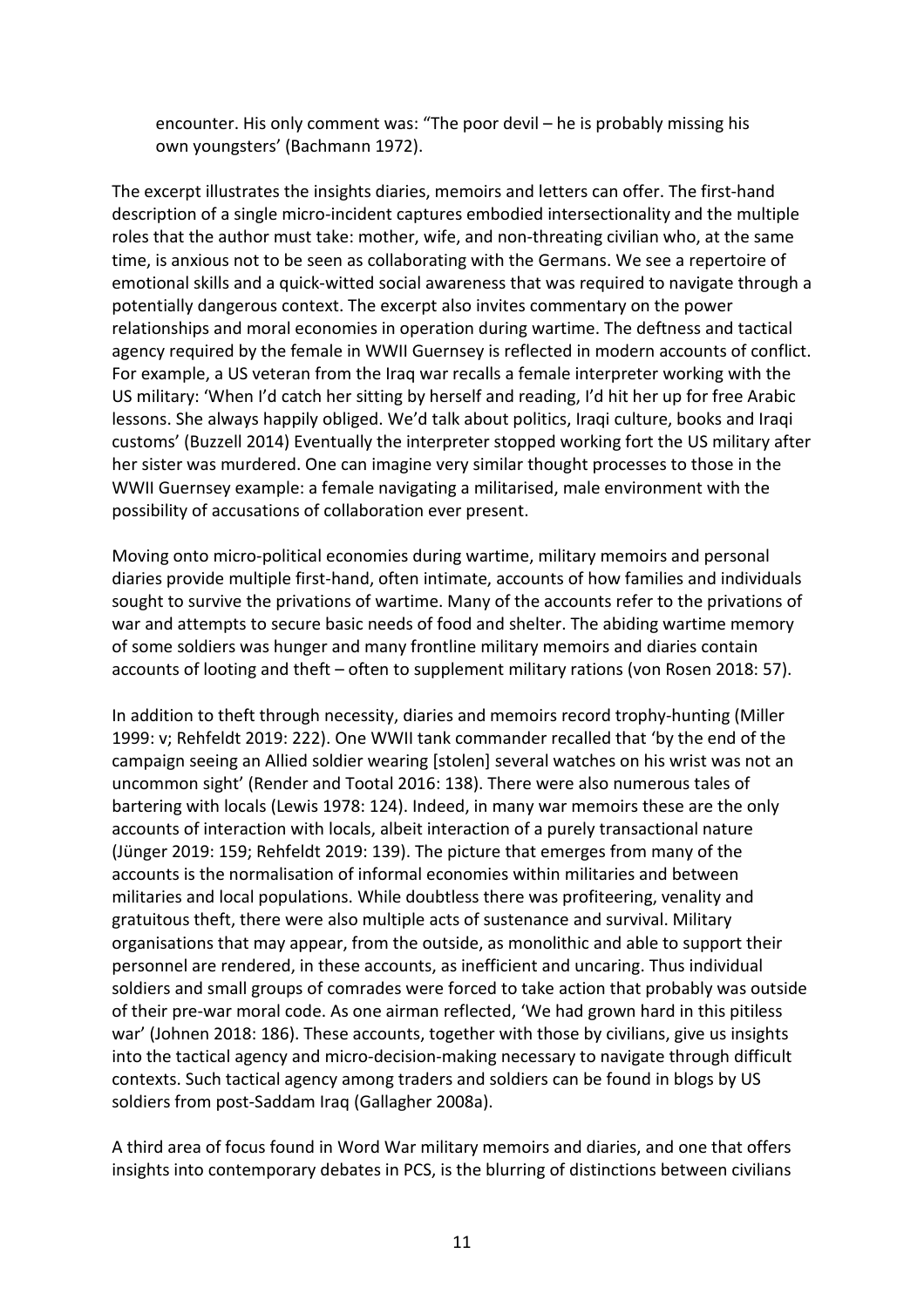and the military. There is a misconception that the World Wars only involved organised militaries allied with nation states. Alongside these national military forces were a range of partisans, auxiliaries, deserters (Glass 2013; Jünger 2019: 401), armed civilians and child soldiers. Mass displacement, large-scale aerial bombing and the mobilisation of economies meant that the wars were mass participation events (whether that participation was voluntary or involuntary). The memoirs and personal diaries reveal a complex array of roles, with individuals and groups of individuals inhabiting multiple roles simultaneously or transitioning from one role to another. Thus the memoirs invite us to consider the nature and scale of the conflict. As well as the World Wars being viewed as global conflicts, they can also be seen in terms of nationalist and identity-driven struggles, of personal distaste for militarism, and a simple struggle for survival. Consider, for example, the options facing a Ukrainian conscript in the Soviet army, who is captured by the Germans and offered the chance serve as an auxiliary (*Hilfswilliger*), and then faces the prospect of a Soviet offensive and re-capture.

More contemporary war memoirs have multiple instances of a blurring between civilian and military actors, and the split second decisions soldiers often had to make based on their reading of a situation. Thus, for example, a British soldier in Afghanistan recounts how a car approached his patrol, 'I could see a man get out of the vehicle and pull something from the back seat. I immediately trained my rifle partly to be able to react to anything dangerous … The bundle he was carrying in his arms was clearly a small child' (Wiseman 2014, 93).

This section has illustrated that many of the issues covered in wartime personal diaries and military memoirs resonate with the contemporary study of peace and conflict. Although the modern academic and policy vernacular had yet to be invented, Post-Traumatic Disorder Syndrome, ethnic cleansing, human shields and many other familiar concepts are to be found in the literature. This raises a number of issues. The first is a useful reminder of the limits to novelty in human history. Organised violence, and attempts to staunch it, are many thousands of years old and it is worth asking if recent conflicts are qualitatively different from what went before (Kaufman 1997: 175). A second point is to question why previous accounts of conflict and peacemaking seem to be excluded from much of the contemporary literature. Part of the reason lies in the specific developmental trajectory of academic disciplines. But it is worth conjecturing if (perhaps subliminally) temporal boundaries exist that see the World Wars, and conflicts before the 1989-1991 period, as being somehow unrelated to contemporary conflicts. Thirdly, it is worth considering how the study of events and processes in memoirs can be systematised and so be insulated from claims that it is 'anecdotal'.

### **Conclusion**

For its concluding discussion, the article returns to two debates in Peace and Conflict Studies that were mentioned in the Introduction: the appropriate level of analysis, and temporality.

The military memoirs and personal diaries are particularly useful in conveying quotidian details that might be missed by aggregated accounts. On their own, however, this granularity might tell us little about wider narratives of group struggle or grand strategy. Thus there is a need think about how the micro-details contained in memoirs and diaries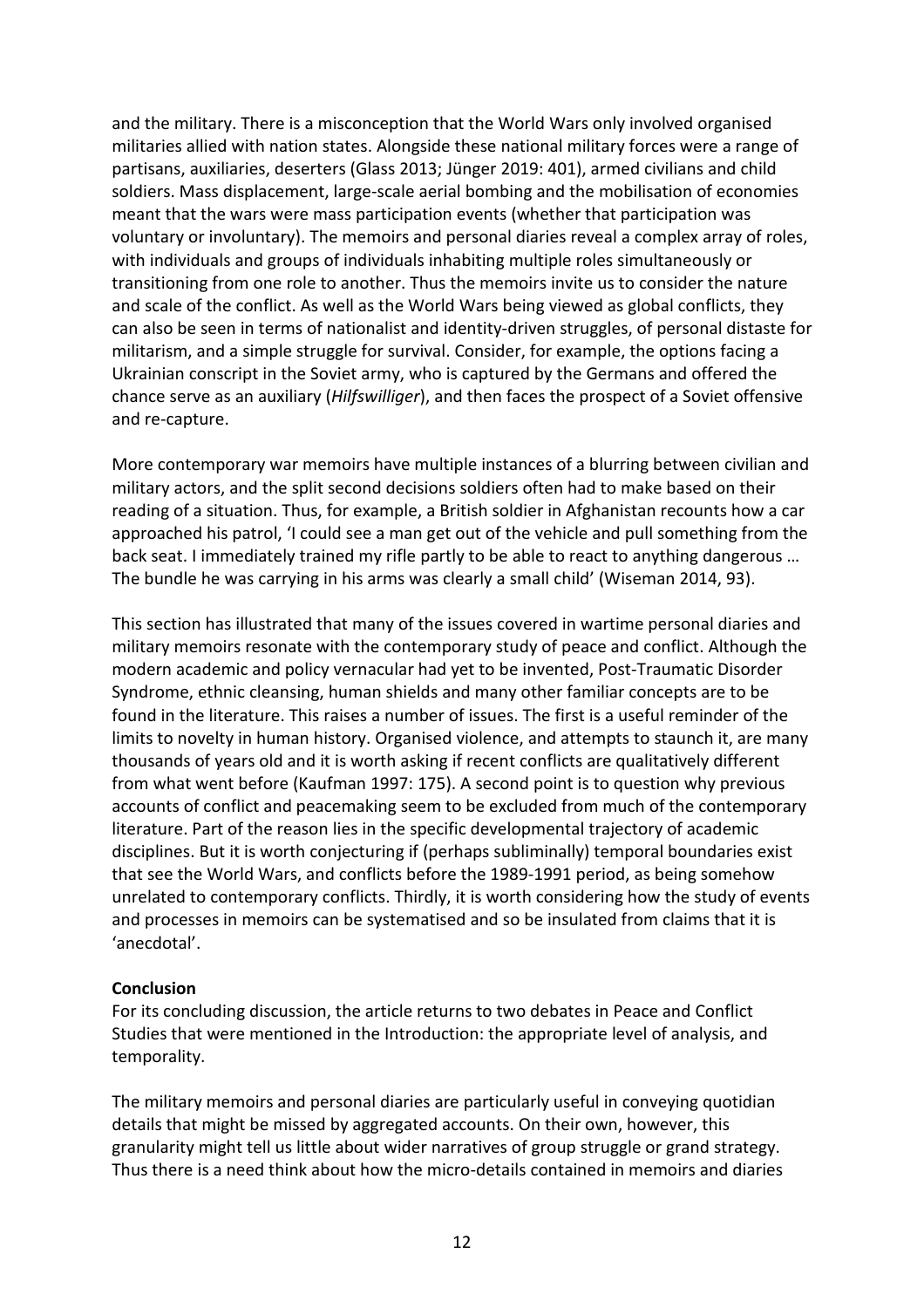might be aggregated with wider explanatory vehicles. Such processes are difficult as broader intellectual schemes, for example structuralist explanations, risk imposing meaning on micro-events. For this author, analytical schemes based on peace and conflict as constituting systems are particularly convincing, and allow us to escape top-down impositions whereby the national, international, or structural always trumps the hyperlocal, anecdotal, or proximate. Although individual memoirs and personal diaries might be concerned with the often prosaic and highly localised, they contribute to wider systems of peace and conflict. In these systems, actors co-evolve and are involved in constant adaptation. Multiple parallel actions, at different levels, are in operation simultaneously (De Coning 2018a: 305). De Coning draws on complexity theory to gain insights into the systemic nature of peace and conflict. A key characteristic of complexity theory, holism, means that 'the system needs to be understood as a whole' and 'is a community of elements that, as a result of their interconnections, form a whole' (de Coning 2016: 168). Mac Ginty uses the notion of circuitry, biological and manufactured, to imagine a complex assemblage of factors, some major and others minor, as constituting a dynamic, messy and enduring system (Mac Ginty 2019a). Other studies have questioned the framing of conflict and cooperation as 'mutually exclusive states at opposite ends of the spectrum' (Martin et al. 2011: 621). For Mac Ginty, it seems prudent to render 'peace and conflict' into 'peaceandconflict' as they constitute the same system (Mac Ginty 2019b: 267). Indeed, many wartime memoirs and personal diaries record periods of peace within violence and vice versa. So, for example, Charlie May, a British infantry officer serving on the Western Front in the First World War was able to confide the following in his diary in March 1916:

Ram [a fellow officer] and I strolled by ourselves along the Somme this evening. There was a glorious sunset, all flaming pinks and greys stretching the full extent of the heavens and the broad, smooth waters of the river reflected this till the world seemed alight with a soft, still radiance most peaceful and witching to behold (May 2015: loc. 1896).

A little over three months later, May was killed in the Battle of the Somme. The memoirs and personal diaries have numerous accounts of soldiers enjoying home leave days after partaking in brutal violence, or enjoying the pleasures of bars, fresh bedding and plentiful food in reserve areas behind the frontlines. Similarly, civilian accounts are tinged with the militarism and mobilisation that marked warfare. The picture that emerges is one in which it is impossible to hermetically compartmentalise one phenomenon from the other. Instead, they leach into the other temporally and experientially. This well-illustrates the value of historical and micro-sociological accounts in abetting the theorisation and conceptualisation of contemporary peace and conflict.

The second set of debates of interest to this article concerns temporality. Aside from methodological issues concerning memoirs that were often written long after the events described, there are important epistemological issues. One of these concerns the academic delimitation of historical events. Indeed, their categorisation as 'events' rather than processes illustrates the issue. The 'Since the end of the Cold War …' phenomenon means that many analyses of peace and conflict are separated from their historical hinterland, with the result that the World Wars and other conflicts up to the 1989-1991 period are regarded as somehow unrelated to contemporary conflicts. This issue of temporal artificiality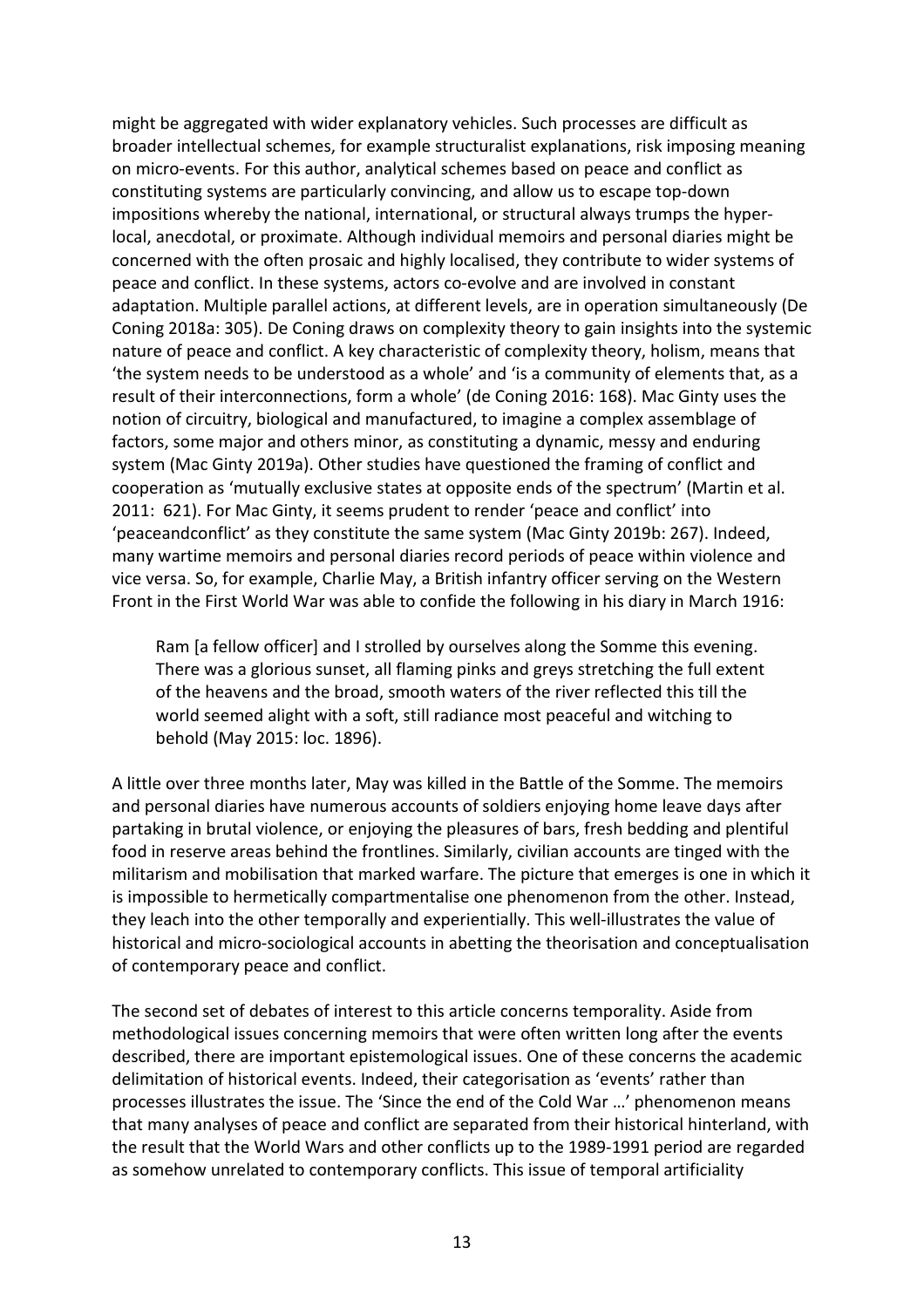connects with the previous point of the utility of regarding peace and conflict through systemic lenses. Just as the different scales (hyper-local, local, national, international, transnational and everything in between) are connected it seems feasible that we emphasise temporal connectivity. Thus the World Wars, and the pre-end of the Cold War conflicts and processes, can be seen as contributing to subsequent processes and conflicts, and interpretations thereof. This is not achieved through a neat, linear process. Instead, through forgetting, misremembering and privileging some accounts over others, we are likely to have a messy understanding of how the past informs the present. We may maintain a fiction of an 'idealised linearisation' (Beyerchen 1992: 63) for reasons of comprehensibility, but non-linearity seems a more accurate method of capturing social phenomenon. Such an understanding is useful in evaluating the usefulness of historical sources for PCS.

This is not necessarily a call for an interest in long history and time frames so long they might be termed 'deep past' or the ' incommensurable past' (McGrath 2021, 2). Instead it is a call to think of how conflict processes have antecedents that are usually centuries long and pre-date violence that might currently manifest itself. Thus conflict in Colombia might usefully be seen as part of a dysfunctional statebuilding that began in 1810 with independence from Spain, but has deeper roots in Spanish colonialism. Or contemporary division in Northern Ireland can usefully be seen through the lens of the peculiar political economies and geographies that developed from the sixteenth century onwards and manifest themselves in politico-religious segregation to this day. It is not the case that these histories are unknown. It is the case, however, that these histories have been ignored or foreshortened iun some analyses in contemporary peace and conflict studies. The ahistoricism in peace and conflict scholarship is curious as many foundational scholars to tension, war and peace took an overtly historical approach (J. C. Scott 1976, 2017; Tilly 1990). Students of genocide, transitional justice, and conflict heritage are, of course, historically-minded but often constitute specialist groups within Peace and Conflict Studies.

None of this is to especially privilege history. It is prone to the same frailties of other disciplines. History or histories can be multiple, confusing, inconvenient, inaccurate, and ignored. There is no guarantee that history brings redemption, emancipation, or progress (Scott 2020, 87). Yet it is legitimate to see peace and conflict across time. This does not necessarily mean signing up to a metanarrative of 'progress', a necessarily unilinear direction of travel, nor taking European modernity as a central waypoint. Instead, it means accepting that insights from history are likely to be as messy as our understandings of the present. It also means recognising the deep power that attends our epistemologies and the hierarchies of knowledge that we construct and maintain. A critical contextualisation can help guard against that.

Acharya, Khagendra, and Orla T. Muldoon. 2017. 'Why "I" Became a Combatant: A Study of Memoirs Written by Nepali Maoist Combatants'. *Terrorism and Political Violence* 29(6): 1006–25.

Alanbrooke, Alan Brooke. 2001. *War Diaries, 1939-1945*. London: Weidenfeld & Nicolson.

Aleksievich, Svetlana author. 2018. *The Unwomanly Face of War*. London: Penguin Books.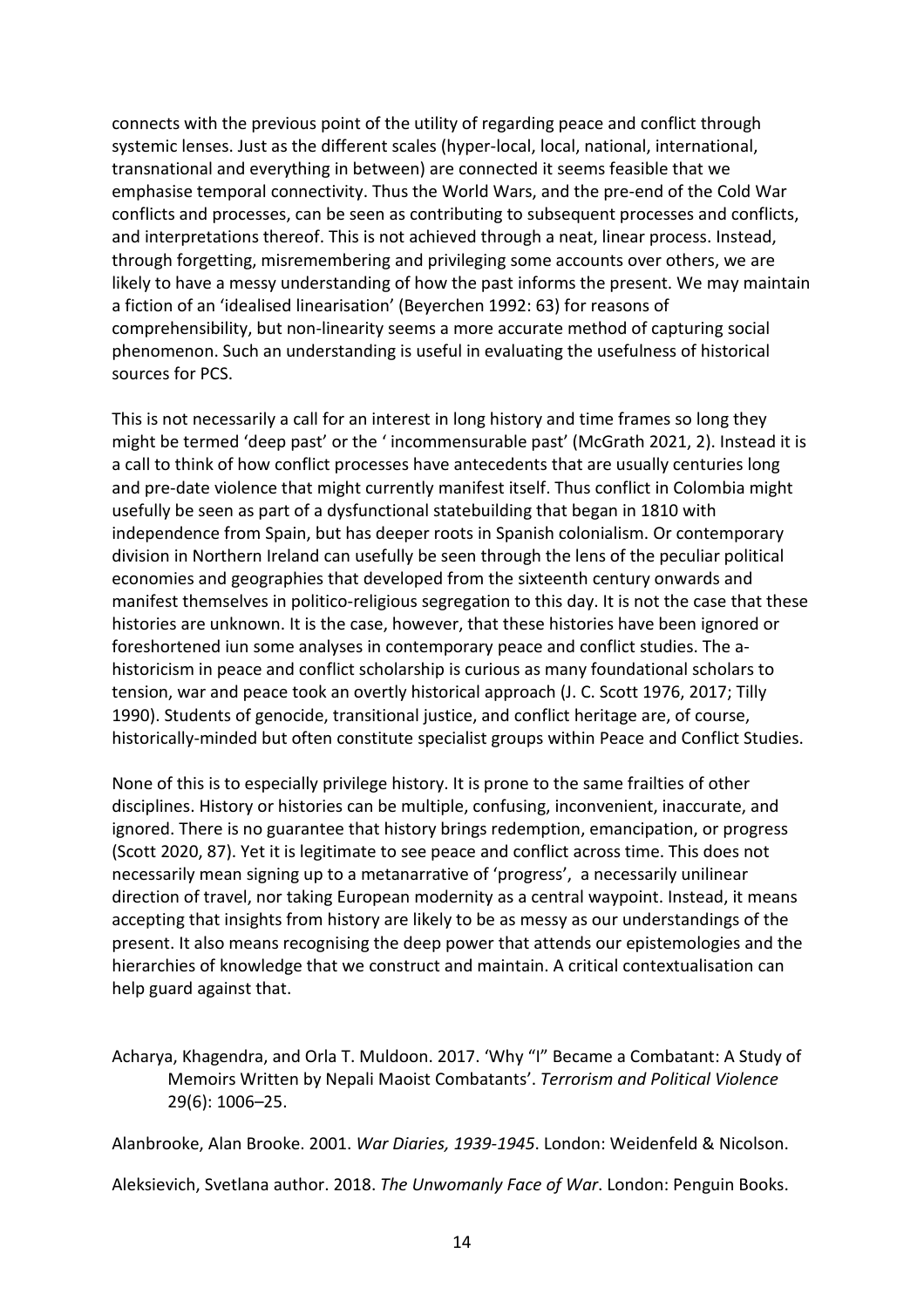- Alexander, Christine, and Mason Kunze. 2010. *Eastern Inferno: The Journals of a German Panzerjager on the Eastern Front, 1941-43*. Kindle edn. Newbury: Casemate.
- Ansorg, Nadine, and Eleanor Gordon. 2019. 'Co-Operation, Contestation and Complexity in Post-Conflict Security Sector Reform'. *Journal of Intervention and Statebuilding* 13(1): 2–24.
- Bachmann, KM. 1972. *The Prey of an Eagle: A Personal Record of Familly Life Written throughout the German Occupation of Guernsey 1940-45*. St Peter Port: The Guernsey Press.
- Barthas, Louis. 2014. *Poilu: The World War I Notebooks of Louis Barthas, Barrelmaker, 1914- 1918*. New Haven: Yale University Press. http://ezphost.dur.ac.uk/login?url=http://lib.myilibrary.com/detail.asp?ID=578747 (January 19, 2021).
- Bell, Colleen, and Brad Evans. 2010. 'Post-Interventionary Societies: An Introduction'. *Journal of Intervention and Statebuilding* 4(4): 363–70.
- Berents, Helen. 2015. 'An Embodied Everyday Peace in the Midst of Violence'. *Peacebuilding: Every Day Peace and Youth* 3(2): 1–14.
- Bergamaschi, Isaline, Sara Dezalay, Florian P. Kühn, and Nicolas Lemay-Hébert. 2014. 'Introduction: Rwanda 20 Years after the Genocide: Reflecting on Intervention and Reconciliation'. *Journal of Intervention and Statebuilding* 8(4): 273–79.
- Beyerchen, Alan. 1992. 'Clausewitz, Nonlinearity, and the Unpredictability of War'. *International Security* 17(3): 59–90.
- Bielenberg, Christabel. 1984. *The Past Is Myself*. London: Corgi.
- Blair, Tony. 2010. *A Journey*. London: Hutchinson.
- Bottinger, Arnim. 2012. *To the Gates of Hell: The Memoir of a Panzer Crewman*. Kindle edn. Barnsley: Frontline Books.
- Brett, Roddy. 2015. 'Guatemala: The Persistence of Genocidal Logic beyond Mass Killing'. : 29–55.
- Brittain, Vera. 2014. *Testament of Youth: An Autobiographical Study of the Years 1900-1925*. London: Virago.
- Burds, Jeffrey. 2018. '"Turncoats, Traitors, and Provocateurs": Communist Collaborators, the German Occupation, and Stalin's NKVD, 1941–1943'. *East European politics and societies* 32(3): 606–38.
- Buzzell, Colby. 2014. 'Iraq War Soldier 10 Years Later: What Was It All For?' *Time*. https://time.com/3094186/operation-iraqi-freedom-soldier-iraq-air-strikes/ (January 19, 2021).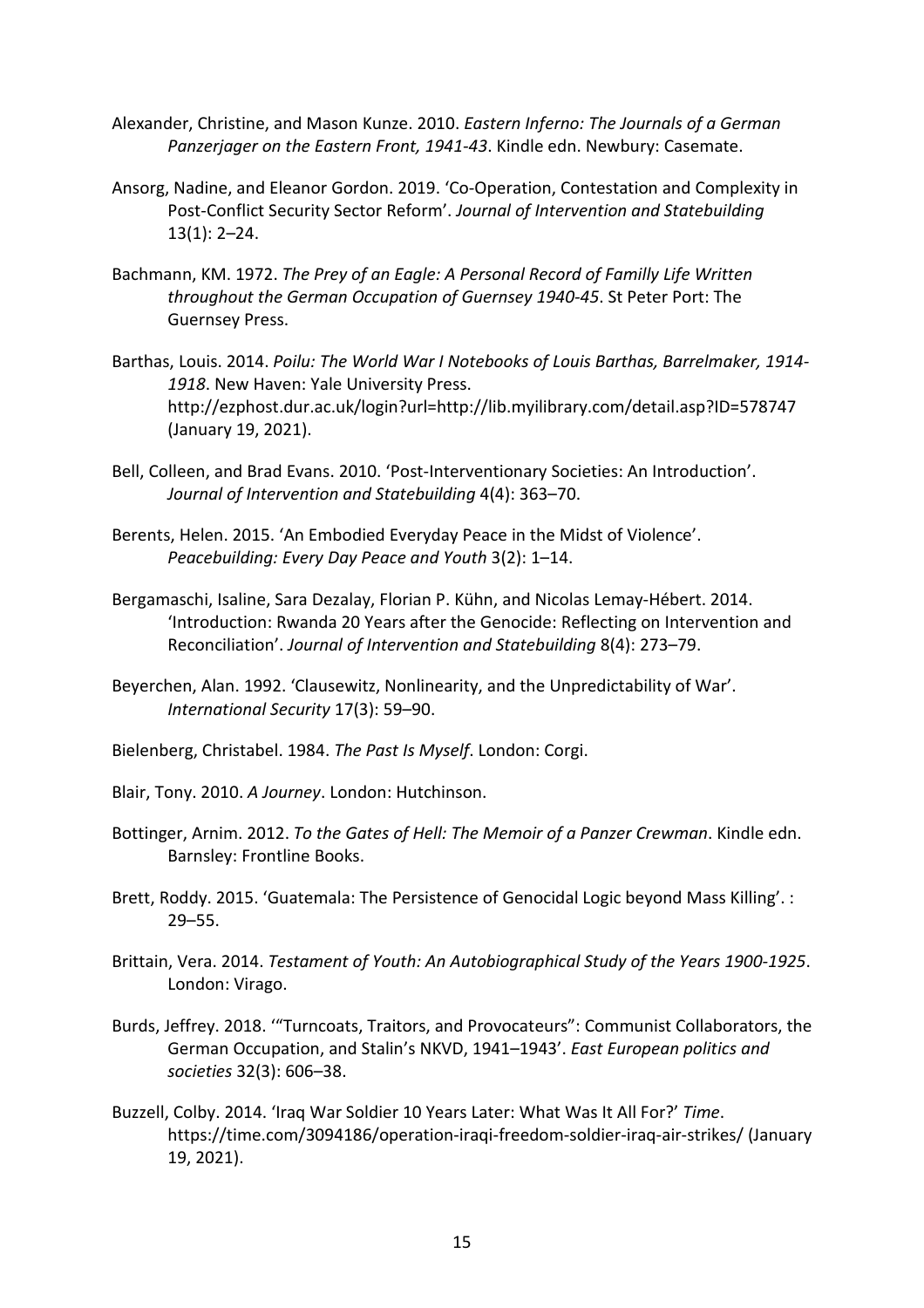- Cariius, Otto. 1992. *Tigers in the Mud: The Combat Career of Germsan Panzer Commander Otto Carius*. Kindle edn. Mechanicsburg, P.A.: Stackpole Books.
- Celestina, Mateja. 2018. 'Between Trust and Distrust in Research with Participants in Conflict Context'. *International Journal of Social Research Methodology* 21(3): 373– 83.
- Charbonneau, Bruno. 2012. 'War and Peace in Côte d'Ivoire: Violence, Agency, and the Local/International Line'. *International Peacekeeping: Where Has All the Peace Gone? Peacebuilding, Peace Operations and Regime Change Wars* 19(4): 508–24.
- Chouliaraki, Lilie. 2014. 'From War Memoirs to Milblogs: Language Change in the Witnessing of War, 1914–2014'. *Discourse & society* 25(5): 600–618.
- Clifford, Geraldine JonÇich. 1978. 'History as Experience: The Uses of Personal-History Documents in the History of Education'. *History of Education* 7(3): 183–96.
- de Coning, Cedric. 2016. 'From Peacebuilding to Sustaining Peace: Implications of Complexity for Resilience and Sustainability'. *Resilience* 4(3): 166–81.
- Coutts, Frank. 1991. *One Bue Bonnet: A Scottish Soldier Looks Back*. Edinburgh: B+W Publishing.
- D'Costa, Bina. 2014. 'Once Were Warriors: The Militarized State in Narrating the Past'. *South Asian History and Culture: Mapping South Asian Masculinities: Men and Political Crises* 5(4): 457–74.
- De Coning, Cedric. 2018a. 'Adaptive Peacebuilding'. *International Affairs* 94(2): 301–17.
- ———. 2018b. 'UN Peace Operations and Changes in the Global Order: Evolution, Adaptation, and Resilience ; UN Peace Operations and Changes in the Global Order: Evolution, Adaptation, and Resilience'. http://hdl.handle.net/11250/2571161 (June 20, 2020).
- Editors. 2011. 'Dr. No Money'. *Scientific American* 304(5): 10–11.
- Edmunds, Timothy, Jamie Gaskarth, and Robin Porter. 2014. 'Introduction: British Foreign Policy and the National Interest'. *International Affairs (Royal Institute of International Affairs 1944-)* 90(3): 503–7.
- Fleming, Tom. 2003. *My Daily War Diary 1940-1946*. Ashington: Self-published.
- Foucault, Michel. 1980. *Power/Knowledge: Selected Interviews and Other Writings, 1972- 1977*. Brighton : Harlow: Harvester P, Pearson Education.
- Gallagher, Matt. 2008a. 'Mojo's World'. *Kaboom*. http://kaboomwarjournalarchive.blogspot.com/2008/03/mojos-world.html (January 19, 2021).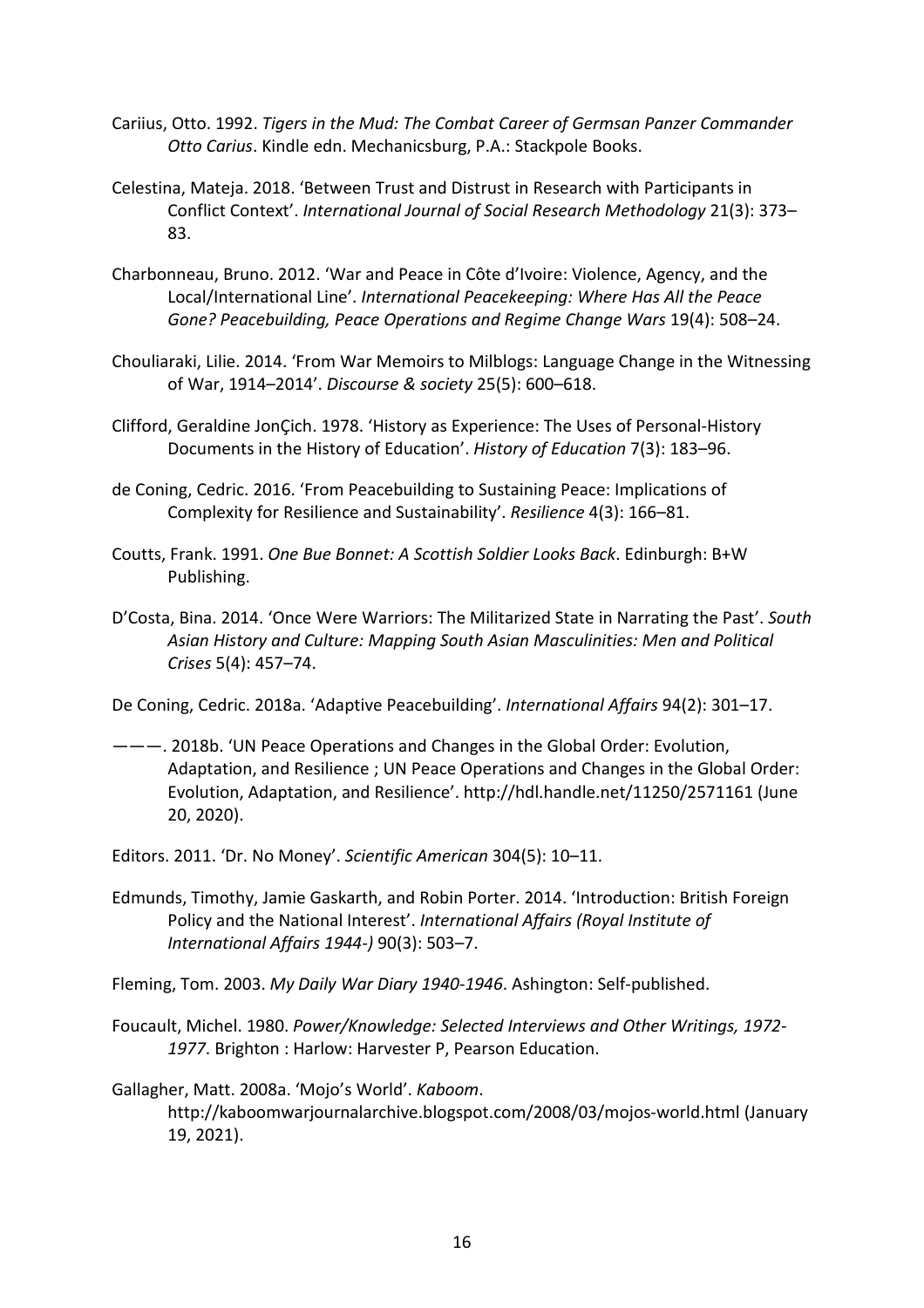———. 2008b. 'The Happiest Dog in Iraq'. *Kaboom War Journal*. http://kaboomwarjournalarchive.blogspot.com/2008/.

- Garrity, Lyn. 2010. 'Five Fake Memoirs That Fooled the Literary World'. *Smithsonian Magazine*.
- Gat, Azar. 2013. *Nations: The Long History and Deep Roots of Political Ethnicity and Nationalism*. Cambridge: University Press. http://ezphost.dur.ac.uk/login?url=https://doi.org/10.1017/CBO9781139047654 (July 2, 2020).
- Givens, Seth A. 2014. 'Liberating the Germans: The US Army and Looting during the Second Word War'. *War in History* 21(1): 33–54.
- Glass, Charles. 2013. *The Deserters: A Hidden History of World War II*. London: Penguin Random House.
- Gledhill, John, and Jonathan Bright. 2019. 'Studying Peace and Studying Conflict: Complementary or Competing Projects?' *Journal of Global Security Studies* 4(2): 259– 66.
- Goertz, Gary. 1994. *Contexts of International Politics*. Cambridge: Cambridge University Press. https://www.cambridge.org/core/books/contexts-of-internationalpolitics/7F27FEE0165D157A8BF48B0215151C83 (June 28, 2020).
- Haig, Douglas Haig. 2005. *Douglas Haig: War Diaries and Letters, 1914-1918*. London: Weidenfeld & Nicolson.
- Hamdar, Abir. 2014. '"We Are All Hizbullah Now": Narrating the Party of God'. *Journal for Cultural Research: Fantasias of Terrorism* 18(2): 158–70.

Hampson, Norman. 2001. *Not Really What You'd Call a War*. Caithness: Whittles Publishing.

- Harari, Yuval N. 2005. 'Martial Illusions: War and Disillusionment in Twentieth-Century and Renaissance Military Memoirs'. *The Journal of military history* 69(1): 43–72.
- Harari, Yuval Noah. 2007. 'Military Memoirs: A Historical Overview of the Genre from the Middle Ages to the Late Modern Era'. *War in History* 14(3): 289–309.
- Harris, Art. 1984. 'Luftwaffe Over Georgia'. *Washington Post*. https://www.washingtonpost.com/archive/lifestyle/1984/05/26/luftwaffe-overgeorgia/989cd2fd-17db-4e9f-a633-a3f0f4a92899/ (January 19, 2021).
- Hartinger, Andreas. 2019. *Until the Eyes Shut: Memories of a Machine Gunner on the Eastern Front, 1943-45*. Zurich: Self-published.
- Harwood, Nigel. 2009. 'An Interview-Based Study of the Functions of Citations in Academic Writing across Two Disciplines'. *Journal of Pragmatics* 41(3): 497–518.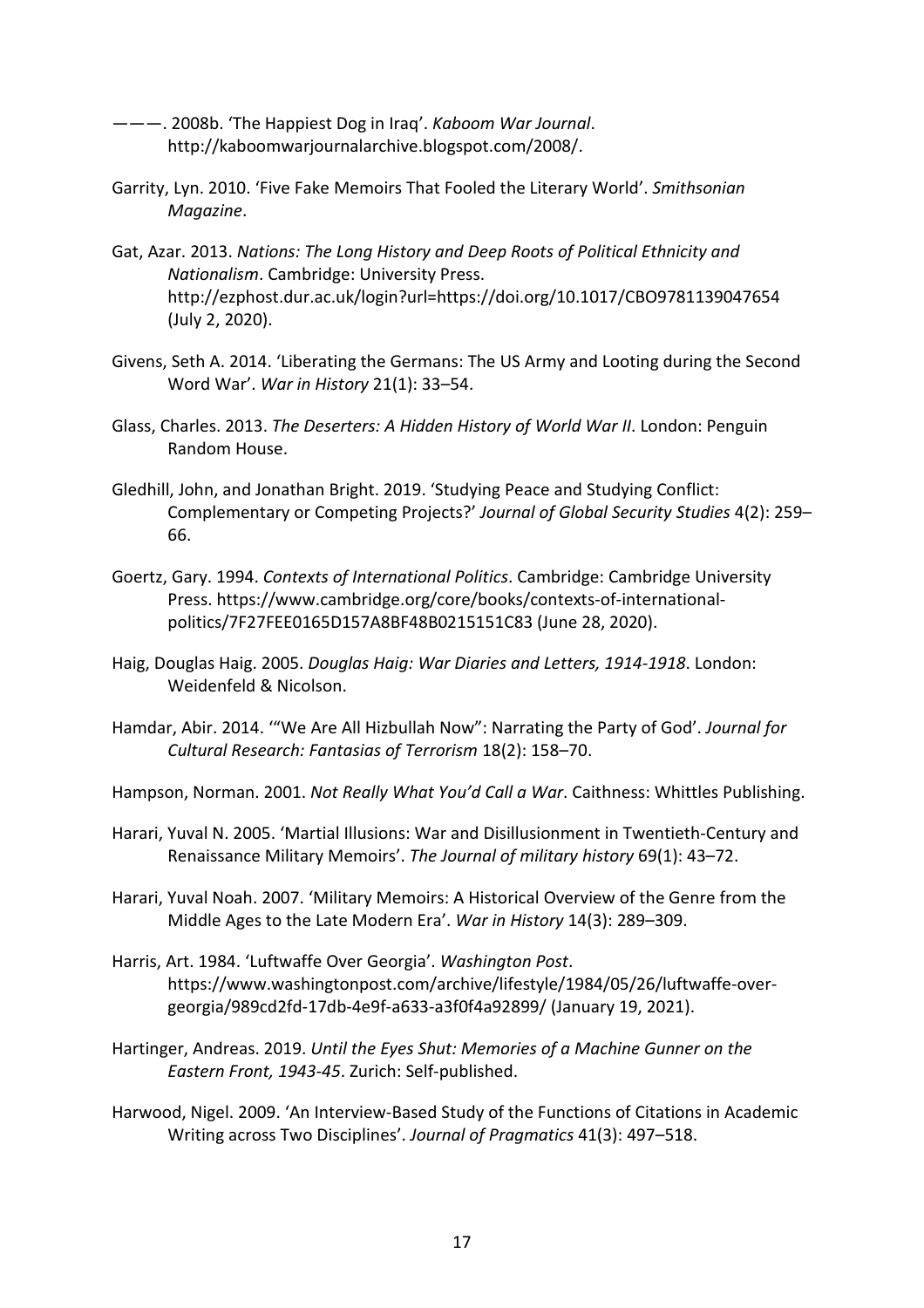- Heathershaw, John, and Daniel Lambach. 2008. 'Introduction: Post-Conflict Spaces and Approaches to Statebuilding'. *Journal of Intervention and Statebuilding* 2(3): 269–89.
- Hehir, Aidan. 2009. 'Introduction: Intervention and Statebuilding in Kosovo'. *Journal of Intervention and Statebuilding* 3(2): 135–42.
- Hjorth, Ronnie. 2014. 'The Poverty of Exceptionalism in International Theory'. *Journal of International Political Theory* 10(2): 169–87.
- Holden, Patrick. 2016. 'Eternal Potential? Temporality, Complexity and the Incoherent Power of the European Union': *Cooperation and Conflict*. http://journals.sagepub.com/doi/10.1177/0010836716668786 (June 26, 2020).
- Hom, Andrew R. 2018. 'Silent Order: The Temporal Turn in Critical International Relations'. *Millennium - Journal of International Studies* 46(3): 303–30.
- Howell, Alison, and Melanie Richter-Montpetit. 2020. 'Is Securitization Theory Racist? Civilizationism, Methodological Whiteness, and Antiblack Thought in the Copenhagen School'. *Security Dialogue* 51(1): 3–22.
- Hutchings, Kimberly. 2007. 'Happy Anniversary! Time and Critique in International Relations Theory'. *Review of International Studies* 33(S1): 71–89.
- IPS National Academic Council. 2014. 'National Agenda for Policy-Oriented Research'. *Policy Perspectives: The Journal of the Institute of Policy Studies* 11(1): 113–30.
- Johnen, Wilhelm. 2018. *Duel under the Stars: A Memoirs of a Luftwaffe Night Pilot in WWII*. Barnsley: Greenhill Books.
- Jones, Rhys. 2016. 'What Time Human Geography?': *Progress in Human Geography*. http://journals.sagepub.com/doi/10.1191/0309132504ph481oa (June 21, 2020).
- Jünger, Ernst. 2004. *Storm of Steel*. London: Penguin.
- ———. 2019. *A German Officer in Occupied Paris: The War Journals, 1941-1945*. New York, NY: Columbia University Press. http://ezphost.dur.ac.uk/login?url=https://doi.org/10.7312/jung12740 (June 25, 2020).
- Justino, Patricia. 2009. 'Poverty and Violent Conflict: A Micro-Level Perspective on the Causes and Duration of Warfare'. *Journal of Peace Research* 46(3): 315–33.
- Justino, Patricia, Tilman Brück, and Philip Verwimp. 2013. 'Micro-Level Dynamics of Conflict, Violence and Development: A New Analytical Framework'. *IDEAS Working Paper Series from RePEc*. http://search.proquest.com/docview/1698488065/?pqorigsite=primo (June 20, 2020).
- Kaldor, Mary. 2012. *New and Old Wars: Organized Violence in a Global Era*. 3rd ed. Cambridge [England]: Polity Press.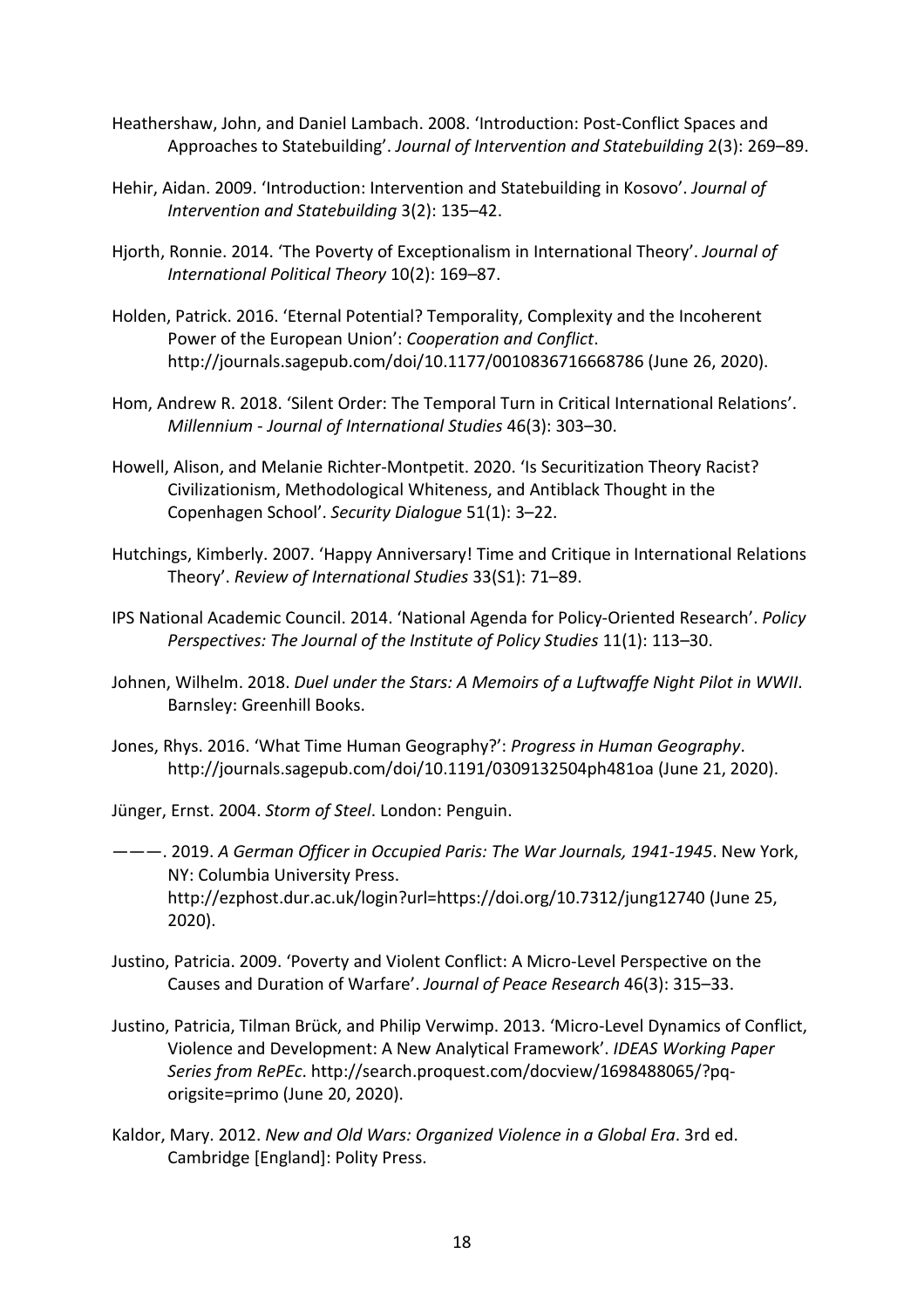Kalyvas, Stathis N. 2006. *The Logic of Violence in Civil War*. Cambridge: University Press.

- Kasabian, Joseph. 2018. *The Holligans of Khandhar: Not All War Stories Are Heroci*. Granger, I.N.: TCK Publishing. https://www.tckpublishing.com/war-memoir-veteranafghanistan/.
- Kaufman, Stuart J. 1997. 'The Fragmentation and Consolidation of International Systems'. *International Organization* 51(2): 173–208.
- Kee, Robert. 1989. *A Crowd Is Not Company*. London: Abacus.
- Kelly, Grainne. 2020. 'Researching Over-Researched Societies'. In *The Companion to Peace and Conflict Fieldwork*, London: Palgrave Macmillan.
- Kempowski, Walter. 2020. *Swansong: A Collective Diary of the Last Days of the Third Reich*. New York, NY: WW Norton.
- Kirsch, Adam. 2014. 'Yet Another Writer Has Admitted Faking Her Holocaust Memoir'. *The New Republic*.
- Kissinger, Henry. 2011. *White House Years*. London]: Simon & Schuster.
- Kopelev, Lev. 1977. *No Jail for Thought*. London: Secker & Warburg.
- Koschorrele, Gunter K. 2011. *Blood Red Snow: The Memoirs of a German Soldier on the Eastern Front*. Barnsley: Frontline Books.
- Lake, Milli. 2017. 'Building the Rule of War: Postconflict Institutions and the Micro-Dynamics of Conflict in Eastern DR Congo'. 71(2): 281–315.
- Lee, Sander H. 2016. 'Primo Levi's Gray Zone: Implications for Post-Holocaust Ethics'. *Holocaust and Genocide Studies* 30(2): 276–97.
- Léger, Marc James. 2001. 'Memory into History: Personal Documents for an Age of Franco-Ontarian Reculturation'. *Journal of Canadian studies* 36(3): 79–106.
- Lewis, Norman. 1978. *Naples '44*. London: Collins.
- Mac Ginty, Roger. 2019a. 'Circuits, the Everyday and International Relations: Connecting the Home to the International and Transnational.' *Cooperation and conflict*.
- ———. 2019b. 'Complementarity and Interdisciplinarity in Peace and Conflict Studies'. *Journal of Global Security Studies* 4(2): 267–72.
- MacDonald Fraser, George. 2000. *Quartered Safe Out Here*. London: HarperCollins.
- Macgill, Patrick. 2000. *The Great Push: An Episode of the Great War*. Edinburgh: Berlinn. http://www.gutenberg.org/ebooks/54871 (June 25, 2020).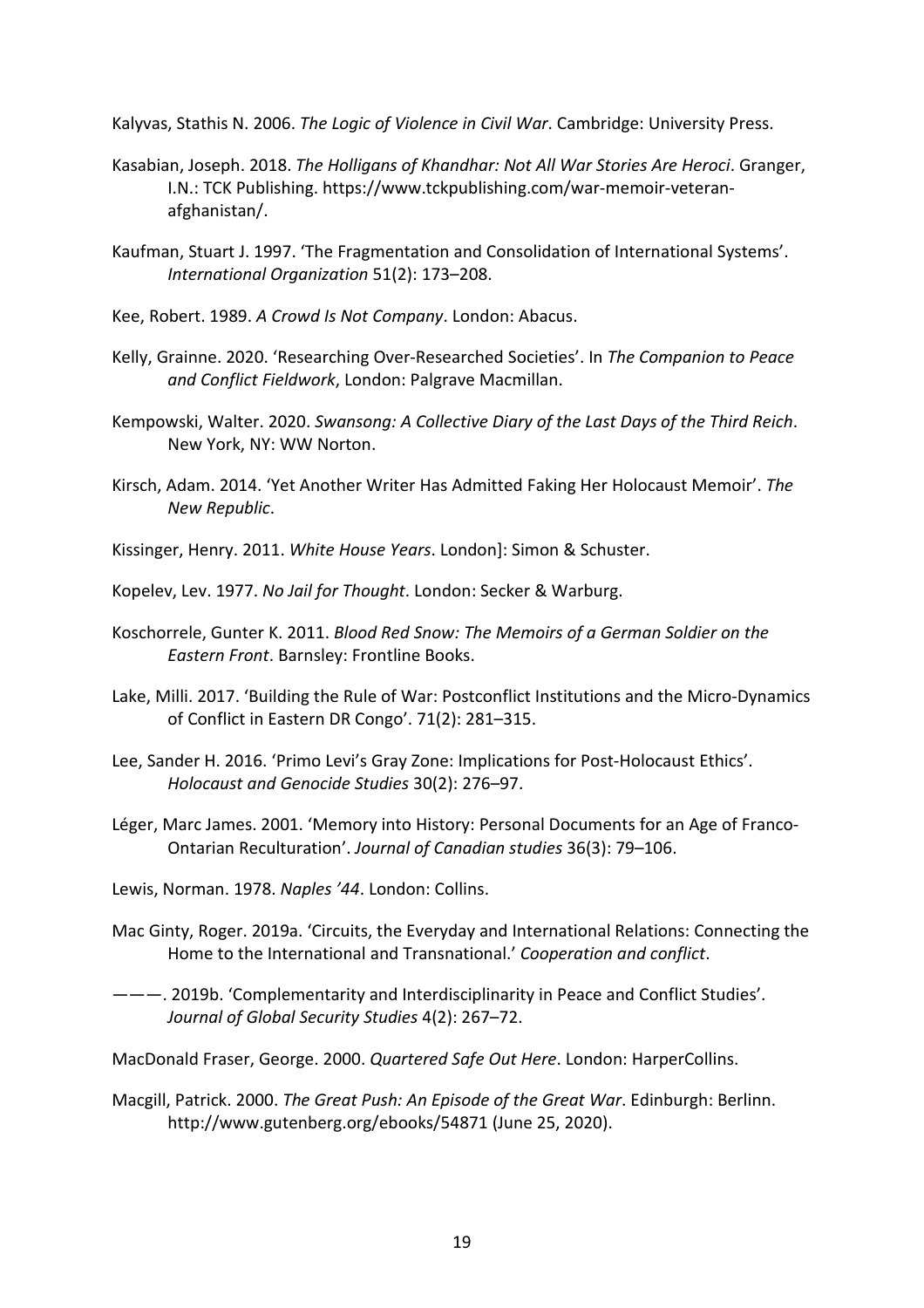- Maeger, Herbert. 2019. *Lost Honour, Betrayed Loyalty: The Memoir of a Waffen-SS Soldier on the Eastern Front*. London: Frontline Books.
- Maliniak, Daniel, Susan Peterson, Ryan Powers, and Michael J. Tierney. 2018. 'Is International Relations a Global Discipline? Hegemony, Insularity, and Diversity in the Field'. *Security Studies* 27(3): 448–84.
- Maliniak, Daniel, Ryan Powers, and Barbara F. Walter. 2013. 'The Gender Citation Gap in International Relations.(Author Abstract)'. *International Organization* 67(4): 889– 922.
- Martin, Adrian et al. 2011. 'Understanding the Co-Existence of Conflict and Cooperation: Transboundary Ecosystem Management in the Virunga Massif'. *Journal of Peace Research* 48(5): 621–35.
- May, Charles. 2015. *To Fight alongside Friends" The First World War Diaries of Charlie May*. London: William Collins.
- Maynes, Mary Jo. 2011. *Telling Stories: The Use of Personal Narratives in the Social Sciences and History*. Ithaca, NY: Cornell University Press. http://ezphost.dur.ac.uk/login?url=https://doi.org/10.7591/9780801459030 (July 31, 2020).
- McGrath, Ann. 2021. 'Deep Histories in Time, or Crossing the Great Divide?' In *Long History, Deep Time: Deepening Histories of Place*, Canberra: Australian National University Press, 33.
- McHardy, Peter, and Teresa Allan. 2000. 'Closing the Gap between What Industry Needs and What HE Provides'. *Education + Training* 42(9): 496–508.
- McIntosh, Christopher. 2015. 'Theory across Time: The Privileging of Time-Less Theory in International Relations'. *International Theory* 7(3): 464–500.
- Millar, Gearoid. 2018. 'Ethnographic Peace Research: The Underappreciated Benefits of Long-Term Fieldwork'. *International Peacekeeping: Engaging Ethnographic Peace Research, Edited by Gearoid Millar* 25(5): 653–76.
- ———. 2020. 'Hidden Interactions in the Economics of Peace and Conflict'. *Economic Anthropology* 7(1): 150–52.
- Miller, Alan JM. 1999. *Over the Horizon*. Finavon, Angus: Finavon Print and Design.
- Münkler, Herfried. 2005. *The New Wars*. Cambridge ; Malden, MA: Polity.
- Nawaz, Maajid. 2016. *Radical: My Journey out of Islamist Extremism*. Guilford, Connecticut: LP, an imprint of Rowman & Littlefield.
- Neitzel, Sönke. 2012. *Soldaten: On Fighting, Killing and Dying : The Secret World War II Tapes of German POWs*. London: Simon & Schuster.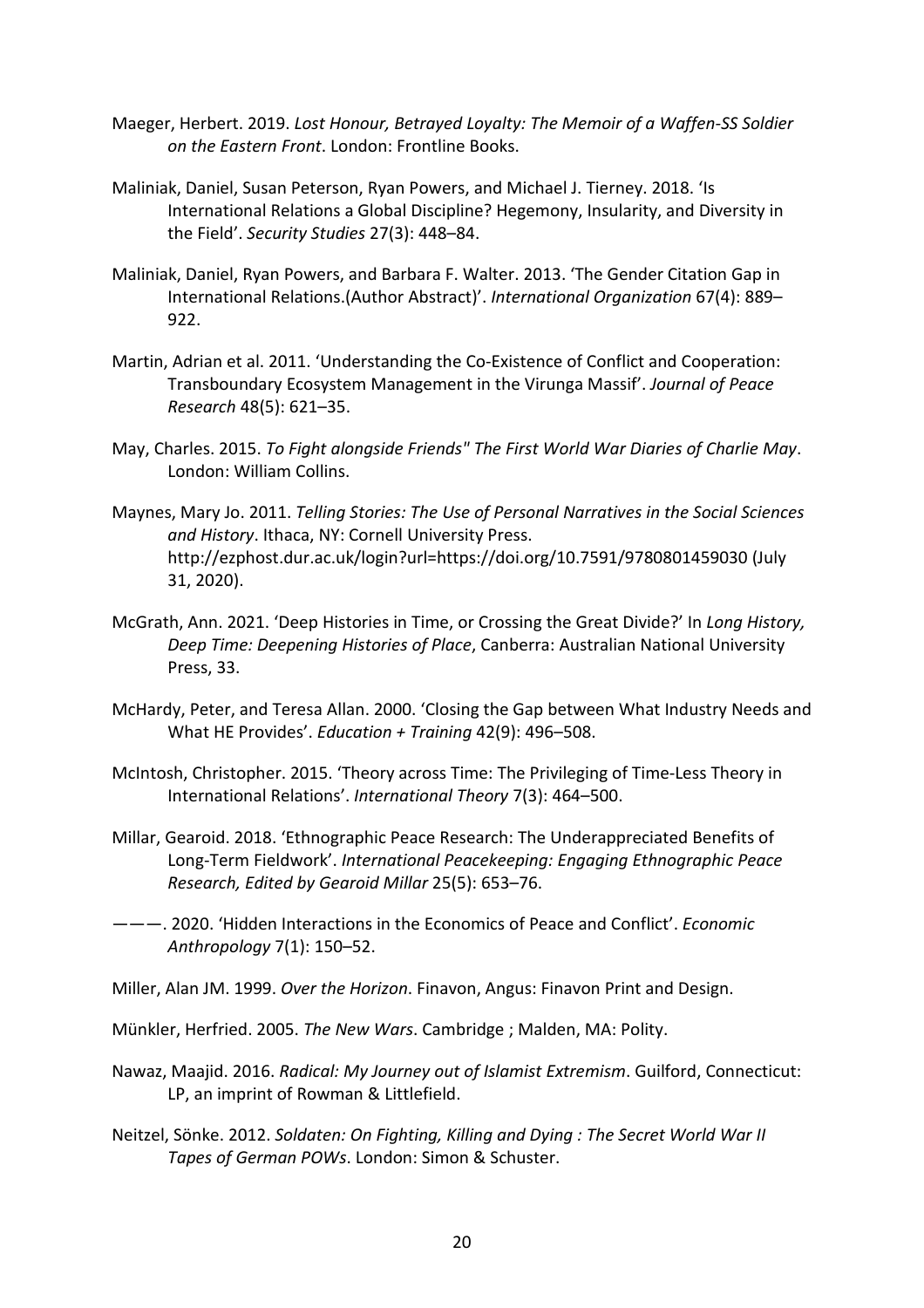- Niemann, Derek. 2015. *A Nazi in the Family: The Hidden Story of an SS Family in Wartime Germany*. London: Short Books.
- Nilsen, Alf. 2016. 'Power, Resistance and Development in the Global South: Notes Towards a Critical Research Agenda'. *International Journal of Politics, Culture, and Society* 29(3): 269–87.
- O'Bannon, Brett R. 2012. '"Monitoring the Frog" in Africa: Conflict Early Warning with Structural Data'. *Global Responsibility to Protect* 4(4): 449–74.
- Okere, Oluchi O., and Joseph Kehinde Fasae. 2012. 'Citation Patterns in Peace AndConflict Studies : A Case Study of the African Journal on Conflict Resolution'. *African Journal on Conflict Resolution* 12(3): 131–45.
- Origo, Iris. 1985. *War in Val d'Orcia: A Diary.* London: Century Hutchinson.
- Palmer, John. 2002. *Luck on My Side: The Diaries and Reflections of a Young Wartime Sailor 1939-1945*. Barnsley: Pen and Sword.
- Partis-Jennings, Hannah. 2017. 'The (in)Security of Gender in Afghanistan's Peacebuilding Project: Hybridity and Affect'. *International Feminist Journal of Politics* 19(4): 411– 25.
- ———. 2019. 'Military Masculinity and the Act of Killing in Hamlet and Afghanistan'. *Men and Masculinities* 22(2): 254–72.
- Peebles, Stacey. 2011. Welcome to the Suck *Welcome to the Suck: Narrating the American Soldier's Experience in Iraq*. Cornell University Press. http://www.degruyter.com/cornellup/view/title/526899 (January 19, 2021).
- Perera, Suda. 2017. 'To Boldly Know: Knowledge, Peacekeeping and Remote Data Gathering in Conflict-Affected States'. *International Peacekeeping: Peacekeeping and Data, Edited by Roger Mac Ginty* 24(5): 803–22.
- Ranfurly, Hermione. 2018. *To War with Whitaker*. London: Pan Books.
- Reader, W. J. 1988. *At Duty's Call: A Study in Obsolete Patriotism*. Manchester: University Press.
- Rehfeldt, Hans Heinz. 2019. I *Mortar Gunner on the Eastern Front: Volume I: From the Moscow Winter Offensive to Operation Zitadelle*. Barnsley: Greenhill Books.
- Render, David, and Stuart Tootal. 2016. *Tank Action: An Armoured Commander's War 1944- 45*. London: Weidenfeld & Nicolson.
- von Rosen, Richard Freiherr. 2018. *Panzer Ace: The Memoirs of an Iron Cross Panzer Caommander: From Barbarossa to Normandy*. Barnsley: Greenhill Books.
- Scott, James C. 1976. *The Moral Economy of the Peasant: Rebellion and Subsistence in Southeast Asia*. New Haven: Yale University Press.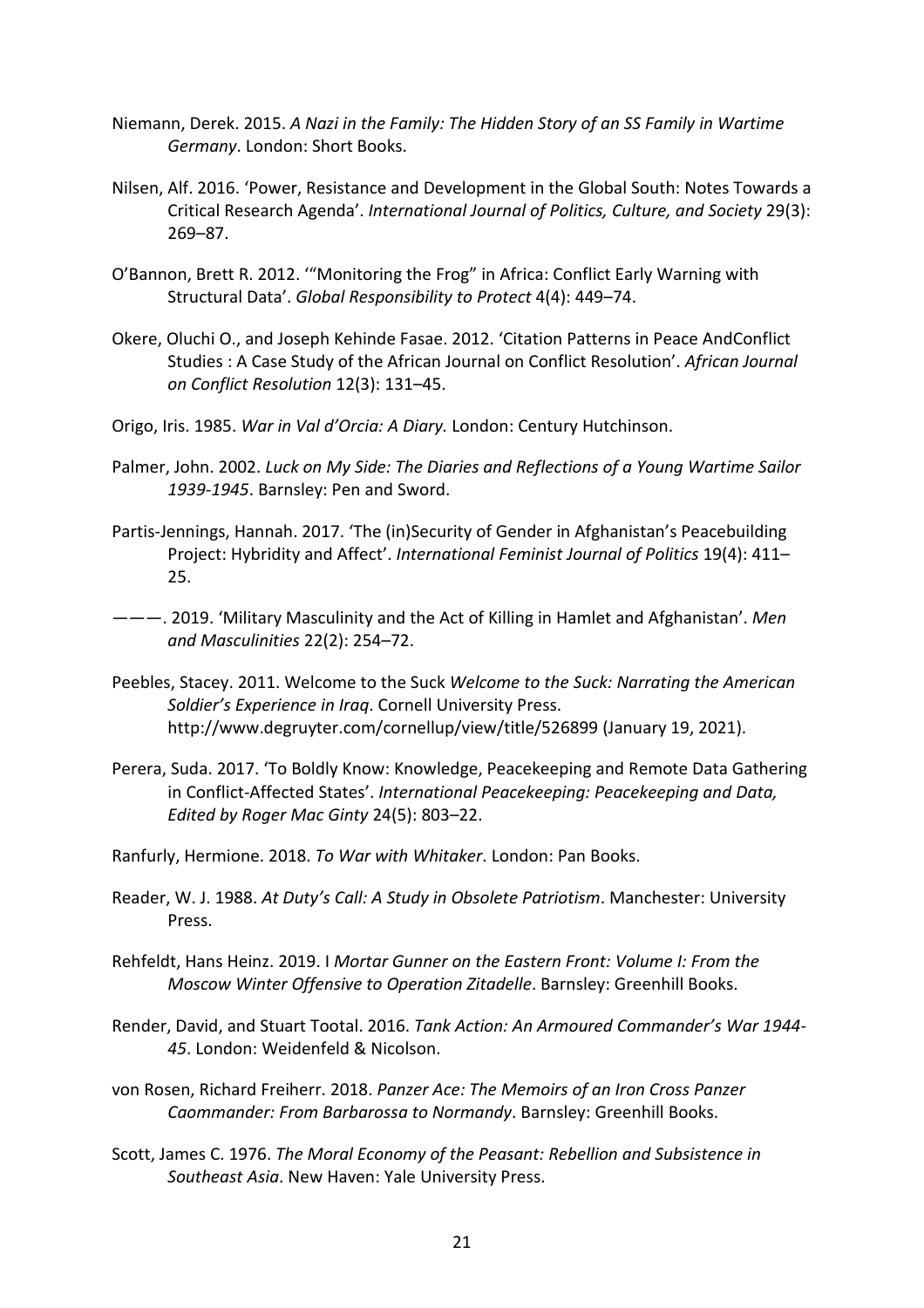- ———. 2017. *Against the Grain: A Deep History of the Earliest States*. New Haven: Yale University Press.
- Scott, Joan Wallach. 2020. *On the Judgment of History*. New York, NY: Columbia University Press.

http://ezphost.dur.ac.uk/login?url=https://www.degruyter.com/isbn/978023155190 8 (January 19, 2021).

- Selimovic, Johanna Mannergren. 2020. 'Gendered Silences in Post-Conflict Societies: A Typology'. *Peacebuilding* 8(1): 1–15.
- Skirth, Ronald. 2010. *The Reluctant Tommy*. London: Pan Books.
- Sluyter, Andrew. 2010. 'The Geographical Review's Historical Dimensions and Recentism\*'. *Geographical Review* 100(1): 6–11.
- Sluyter, Andrew, and Brett Spencer. 2019. 'Past and Present in CLAG Publications, 1971– 2018'. *Journal of Latin American Geography* 19(1): 25–37.
- Smith, Michael E. 2009. 'Editorial—Just How Comparative Is Comparative Urban Geography? A Perspective from Archaeology'. *Urban Geography* 30(2): 113–17.
- Ssali, Sarah N., and Sally Theobald. 2016. 'Using Life Histories to Explore Gendered Experiences of Conflict in Gulu District, Northern Uganda: Implications for Post-Conflict Health Reconstruction'. *South African Review of Sociology* 47(1): 81–98.
- Stepputat, Finn. 2018. 'Pragmatic Peace in Emerging Governscapes'. *International Affairs* 94(2): 399–416.

Stieber, John. 2016. *Against the Odds: Survival on the Russian Front*. Dublin: Poolbeg Press.

- Straus, Scott. 2015. *Making and Unmaking Nations: War, Leadership, and Genocide in Modern Africa*. Ithaca, NY: Cornell University Press. http://ezphost.dur.ac.uk/login?url=https://doi.org/10.7591/9780801455681 (July 31, 2020).
- Swaab, Jack. 2007. *Field of Fire: Diary of a Gunner Officer*. Stroud: Sutton Publishing.
- Tilly, Charles. 1990. *Coercion, Capital, and European States, AD 990-1990.* Cambridge, Mass.: Blackwell.
- Väyrynen, Tarja. 2019. 'Mundane Peace and the Politics of Vulnerability: A Nonsolid Feminist Research Agenda'. *Peacebuilding* 7(2): 146–59.
- Wæver, Ole, and Barry Buzan. 2020. 'Racism and Responsibility The Critical Limits of Deepfake Methodology in Security Studies: A Reply to Howell and Richter-Montpetit'. *Security Dialogue*: 096701062091615.